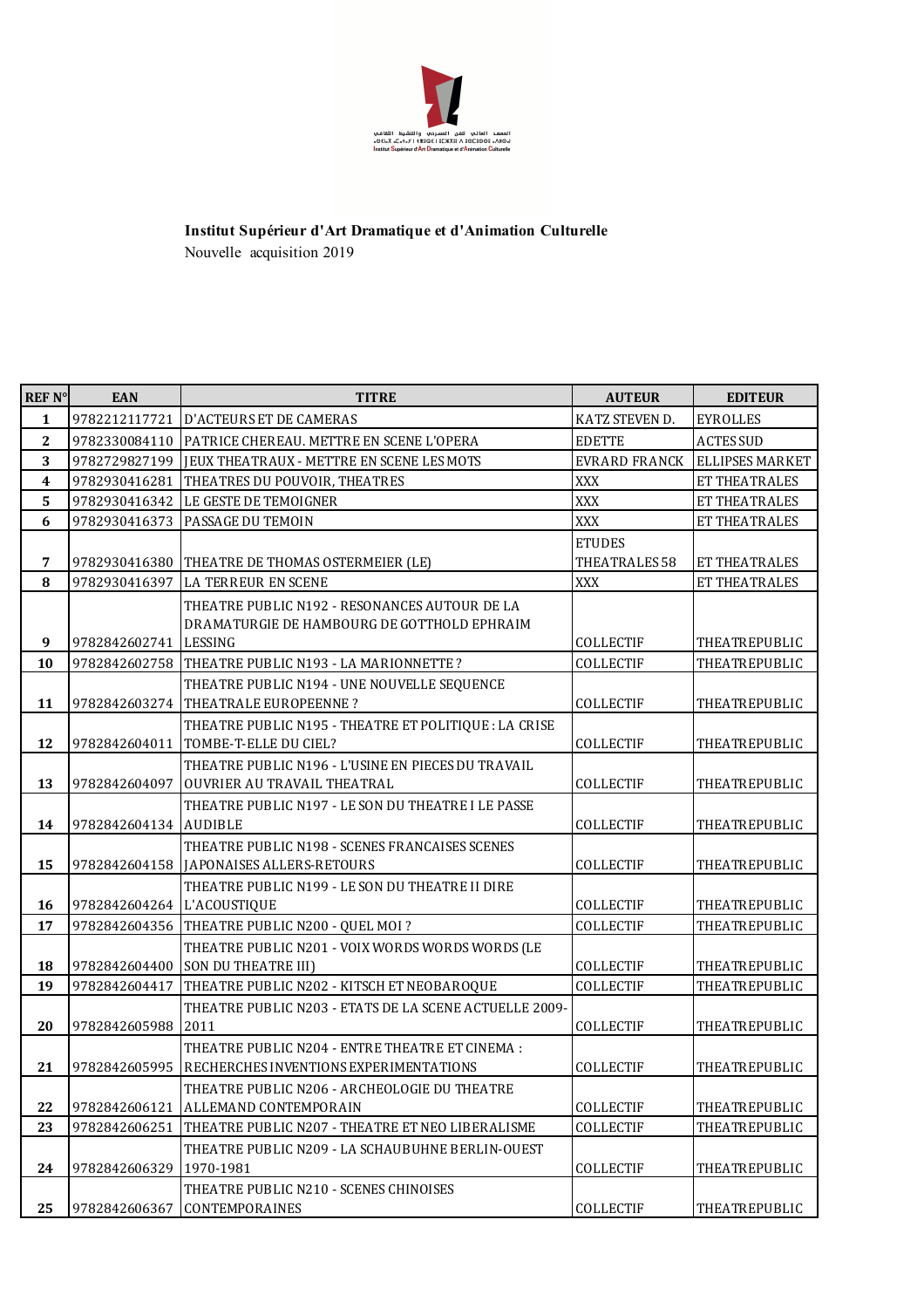| THEATRE PUBLIC N211 - LA VAGUE FLAMANDE: MYTHE OU<br>26<br>9782842606466<br><b>COLLECTIF</b><br>THEATREPUBLIC<br><b>REALITE?</b><br>THEATRE PUBLIC N212 - ETATS DE LA SCENE ACTUELLE 2012-<br>27<br>9782842606602<br>2013<br><b>COLLECTIF</b><br>THEATREPUBLIC<br>THEATRE PUBLIC N213 - CARTE BLANCHE UN ESPACE DE<br>28<br>COLLECTIF<br>9782842606633<br>PAROLE A OLIVIER PY<br>THEATREPUBLIC<br>29<br>9782842606657<br><b>COLLECTIF</b><br>THEATREPUBLIC<br>THEATRE PUBLIC N214 - VARIATIONS RADEAU<br>THEATRE PUBLIC N215 - PLACE DU THEATRE FORME DE LA<br>30<br><b>VILLE</b><br>COLLECTIF<br>9782842606749<br>THEATREPUBLIC<br>31<br>9782842606923<br>THEATRE PUBLIC N218 - SCENES COREENNES<br><b>COLLECTIF</b><br>THEATREPUBLIC<br>THEATRE PUBLIC N219 - ARTS DE LA SCENE CONTEMPORAINE<br>32<br>9782842607081<br><b>EN INDE</b><br>COLLECTIF<br>THEATREPUBLIC<br>THEATRE PUBLIC N221 - ETATS DE LA SCENE ACTUELLE 2014-<br>33<br>9782842607234<br>2015<br><b>COLLECTIF</b><br>THEATREPUBLIC<br>THEATRE PUBLIC N222 - SCENES EN TRANSITION BALKANS ET<br>34<br>9782842607258<br><b>GRECE</b><br>COLLECTIF<br>THEATREPUBLIC<br>THEATRE PUBLIC N223 - NOUVELLES ECRITURES<br>35<br>DRAMATIQUES EUROPEENNES<br>COLLECTIF<br>THEATREPUBLIC<br>9782842607357<br>36<br>9782842607401<br>THEATRE PUBLIC N224 - PRESENCE DU POUVOIR<br><b>COLLECTIF</b><br>THEATREPUBLIC<br>37<br>COLLECTIF<br>THEATREPUBLIC<br>9782842607500<br>THEATRE PUBLIC N226 - MAGUY MARIN<br>38<br>COLLECTIF<br>9782842607517<br>THEATRE PUBLIC N227 - THEATRE (JEUNE) PUBLIC<br>THEATREPUBLIC<br>THEATRE PUBLIC N228 - LA SCENE LYRIQUE ECHOS ET<br>39<br>9782842607791<br><b>REGARDS</b><br><b>COLLECTIF</b><br>THEATREPUBLIC<br>THEATRE PUBLIC N231 - INTERNATIONALE SITUATIONNISTE,<br>40<br>COLLECTIF<br>9782842607951<br>THEATRE, PERFORMANCE<br>THEATREPUBLIC<br>THEATRE PUBLIC N 232 - DIEUDONNE NIANGOUNA<br>COLLECTIF<br>41<br>9782842607968<br>THEATREPUBLIC<br>ALTERNATIVES THEATRALES HS N 6 ETRE INTIME/ETRE<br>42<br>9782874280702<br><b>PUBLIC</b><br><b>COLLECTIF</b><br><b>ALT THEATRALES</b><br>ALTERNATIVES THEATRALES HS N 7 THIERRY SMITS<br>43<br>9782874280719<br><b>COLLECTIF</b><br><b>ALT THEATRALES</b><br>ALTERNATIVES THEATRALES N 104 / DESIR DE THEATRE /<br><b>DESIR AU THEATRE</b><br><b>COLLECTIF</b><br>44<br>9782874280726<br><b>ALT THEATRALES</b><br>ALTERNATIVES THEATRALES N 106-107 / LA SCENE<br>ROUMAINE, LES DEFIS DE LA LIBERTE<br>45<br>9782874280740<br>COLLECTIF<br><b>ALT THEATRALES</b><br>ALTERNATIVES THEATRALES N 108 / PHILIPPE SIREUIL, LES<br>46<br><b>COULISSES D'UN DOUTE</b><br>COLLECTIF<br><b>ALT THEATRALES</b><br>9782874280757<br>ALTERNATIVES THEATRALES N 109 / LE THEATRE EN SA | REF N° | <b>EAN</b> | <b>TITRE</b> | <b>AUTEUR</b> | <b>EDITEUR</b>        |
|-----------------------------------------------------------------------------------------------------------------------------------------------------------------------------------------------------------------------------------------------------------------------------------------------------------------------------------------------------------------------------------------------------------------------------------------------------------------------------------------------------------------------------------------------------------------------------------------------------------------------------------------------------------------------------------------------------------------------------------------------------------------------------------------------------------------------------------------------------------------------------------------------------------------------------------------------------------------------------------------------------------------------------------------------------------------------------------------------------------------------------------------------------------------------------------------------------------------------------------------------------------------------------------------------------------------------------------------------------------------------------------------------------------------------------------------------------------------------------------------------------------------------------------------------------------------------------------------------------------------------------------------------------------------------------------------------------------------------------------------------------------------------------------------------------------------------------------------------------------------------------------------------------------------------------------------------------------------------------------------------------------------------------------------------------------------------------------------------------------------------------------------------------------------------------------------------------------------------------------------------------------------------------------------------------------------------------------------------------------------------------------------------------------------------------------------------------------------------------------------------------------------------------------------------------------------------------------------------------------------------------------------------------------------------------------------------------------------------------|--------|------------|--------------|---------------|-----------------------|
|                                                                                                                                                                                                                                                                                                                                                                                                                                                                                                                                                                                                                                                                                                                                                                                                                                                                                                                                                                                                                                                                                                                                                                                                                                                                                                                                                                                                                                                                                                                                                                                                                                                                                                                                                                                                                                                                                                                                                                                                                                                                                                                                                                                                                                                                                                                                                                                                                                                                                                                                                                                                                                                                                                                             |        |            |              |               |                       |
|                                                                                                                                                                                                                                                                                                                                                                                                                                                                                                                                                                                                                                                                                                                                                                                                                                                                                                                                                                                                                                                                                                                                                                                                                                                                                                                                                                                                                                                                                                                                                                                                                                                                                                                                                                                                                                                                                                                                                                                                                                                                                                                                                                                                                                                                                                                                                                                                                                                                                                                                                                                                                                                                                                                             |        |            |              |               |                       |
|                                                                                                                                                                                                                                                                                                                                                                                                                                                                                                                                                                                                                                                                                                                                                                                                                                                                                                                                                                                                                                                                                                                                                                                                                                                                                                                                                                                                                                                                                                                                                                                                                                                                                                                                                                                                                                                                                                                                                                                                                                                                                                                                                                                                                                                                                                                                                                                                                                                                                                                                                                                                                                                                                                                             |        |            |              |               |                       |
|                                                                                                                                                                                                                                                                                                                                                                                                                                                                                                                                                                                                                                                                                                                                                                                                                                                                                                                                                                                                                                                                                                                                                                                                                                                                                                                                                                                                                                                                                                                                                                                                                                                                                                                                                                                                                                                                                                                                                                                                                                                                                                                                                                                                                                                                                                                                                                                                                                                                                                                                                                                                                                                                                                                             |        |            |              |               |                       |
|                                                                                                                                                                                                                                                                                                                                                                                                                                                                                                                                                                                                                                                                                                                                                                                                                                                                                                                                                                                                                                                                                                                                                                                                                                                                                                                                                                                                                                                                                                                                                                                                                                                                                                                                                                                                                                                                                                                                                                                                                                                                                                                                                                                                                                                                                                                                                                                                                                                                                                                                                                                                                                                                                                                             |        |            |              |               |                       |
|                                                                                                                                                                                                                                                                                                                                                                                                                                                                                                                                                                                                                                                                                                                                                                                                                                                                                                                                                                                                                                                                                                                                                                                                                                                                                                                                                                                                                                                                                                                                                                                                                                                                                                                                                                                                                                                                                                                                                                                                                                                                                                                                                                                                                                                                                                                                                                                                                                                                                                                                                                                                                                                                                                                             |        |            |              |               |                       |
|                                                                                                                                                                                                                                                                                                                                                                                                                                                                                                                                                                                                                                                                                                                                                                                                                                                                                                                                                                                                                                                                                                                                                                                                                                                                                                                                                                                                                                                                                                                                                                                                                                                                                                                                                                                                                                                                                                                                                                                                                                                                                                                                                                                                                                                                                                                                                                                                                                                                                                                                                                                                                                                                                                                             |        |            |              |               |                       |
|                                                                                                                                                                                                                                                                                                                                                                                                                                                                                                                                                                                                                                                                                                                                                                                                                                                                                                                                                                                                                                                                                                                                                                                                                                                                                                                                                                                                                                                                                                                                                                                                                                                                                                                                                                                                                                                                                                                                                                                                                                                                                                                                                                                                                                                                                                                                                                                                                                                                                                                                                                                                                                                                                                                             |        |            |              |               |                       |
|                                                                                                                                                                                                                                                                                                                                                                                                                                                                                                                                                                                                                                                                                                                                                                                                                                                                                                                                                                                                                                                                                                                                                                                                                                                                                                                                                                                                                                                                                                                                                                                                                                                                                                                                                                                                                                                                                                                                                                                                                                                                                                                                                                                                                                                                                                                                                                                                                                                                                                                                                                                                                                                                                                                             |        |            |              |               |                       |
|                                                                                                                                                                                                                                                                                                                                                                                                                                                                                                                                                                                                                                                                                                                                                                                                                                                                                                                                                                                                                                                                                                                                                                                                                                                                                                                                                                                                                                                                                                                                                                                                                                                                                                                                                                                                                                                                                                                                                                                                                                                                                                                                                                                                                                                                                                                                                                                                                                                                                                                                                                                                                                                                                                                             |        |            |              |               |                       |
|                                                                                                                                                                                                                                                                                                                                                                                                                                                                                                                                                                                                                                                                                                                                                                                                                                                                                                                                                                                                                                                                                                                                                                                                                                                                                                                                                                                                                                                                                                                                                                                                                                                                                                                                                                                                                                                                                                                                                                                                                                                                                                                                                                                                                                                                                                                                                                                                                                                                                                                                                                                                                                                                                                                             |        |            |              |               |                       |
|                                                                                                                                                                                                                                                                                                                                                                                                                                                                                                                                                                                                                                                                                                                                                                                                                                                                                                                                                                                                                                                                                                                                                                                                                                                                                                                                                                                                                                                                                                                                                                                                                                                                                                                                                                                                                                                                                                                                                                                                                                                                                                                                                                                                                                                                                                                                                                                                                                                                                                                                                                                                                                                                                                                             |        |            |              |               |                       |
|                                                                                                                                                                                                                                                                                                                                                                                                                                                                                                                                                                                                                                                                                                                                                                                                                                                                                                                                                                                                                                                                                                                                                                                                                                                                                                                                                                                                                                                                                                                                                                                                                                                                                                                                                                                                                                                                                                                                                                                                                                                                                                                                                                                                                                                                                                                                                                                                                                                                                                                                                                                                                                                                                                                             |        |            |              |               |                       |
|                                                                                                                                                                                                                                                                                                                                                                                                                                                                                                                                                                                                                                                                                                                                                                                                                                                                                                                                                                                                                                                                                                                                                                                                                                                                                                                                                                                                                                                                                                                                                                                                                                                                                                                                                                                                                                                                                                                                                                                                                                                                                                                                                                                                                                                                                                                                                                                                                                                                                                                                                                                                                                                                                                                             |        |            |              |               |                       |
|                                                                                                                                                                                                                                                                                                                                                                                                                                                                                                                                                                                                                                                                                                                                                                                                                                                                                                                                                                                                                                                                                                                                                                                                                                                                                                                                                                                                                                                                                                                                                                                                                                                                                                                                                                                                                                                                                                                                                                                                                                                                                                                                                                                                                                                                                                                                                                                                                                                                                                                                                                                                                                                                                                                             |        |            |              |               |                       |
|                                                                                                                                                                                                                                                                                                                                                                                                                                                                                                                                                                                                                                                                                                                                                                                                                                                                                                                                                                                                                                                                                                                                                                                                                                                                                                                                                                                                                                                                                                                                                                                                                                                                                                                                                                                                                                                                                                                                                                                                                                                                                                                                                                                                                                                                                                                                                                                                                                                                                                                                                                                                                                                                                                                             |        |            |              |               |                       |
|                                                                                                                                                                                                                                                                                                                                                                                                                                                                                                                                                                                                                                                                                                                                                                                                                                                                                                                                                                                                                                                                                                                                                                                                                                                                                                                                                                                                                                                                                                                                                                                                                                                                                                                                                                                                                                                                                                                                                                                                                                                                                                                                                                                                                                                                                                                                                                                                                                                                                                                                                                                                                                                                                                                             |        |            |              |               |                       |
|                                                                                                                                                                                                                                                                                                                                                                                                                                                                                                                                                                                                                                                                                                                                                                                                                                                                                                                                                                                                                                                                                                                                                                                                                                                                                                                                                                                                                                                                                                                                                                                                                                                                                                                                                                                                                                                                                                                                                                                                                                                                                                                                                                                                                                                                                                                                                                                                                                                                                                                                                                                                                                                                                                                             |        |            |              |               |                       |
|                                                                                                                                                                                                                                                                                                                                                                                                                                                                                                                                                                                                                                                                                                                                                                                                                                                                                                                                                                                                                                                                                                                                                                                                                                                                                                                                                                                                                                                                                                                                                                                                                                                                                                                                                                                                                                                                                                                                                                                                                                                                                                                                                                                                                                                                                                                                                                                                                                                                                                                                                                                                                                                                                                                             |        |            |              |               |                       |
|                                                                                                                                                                                                                                                                                                                                                                                                                                                                                                                                                                                                                                                                                                                                                                                                                                                                                                                                                                                                                                                                                                                                                                                                                                                                                                                                                                                                                                                                                                                                                                                                                                                                                                                                                                                                                                                                                                                                                                                                                                                                                                                                                                                                                                                                                                                                                                                                                                                                                                                                                                                                                                                                                                                             |        |            |              |               |                       |
|                                                                                                                                                                                                                                                                                                                                                                                                                                                                                                                                                                                                                                                                                                                                                                                                                                                                                                                                                                                                                                                                                                                                                                                                                                                                                                                                                                                                                                                                                                                                                                                                                                                                                                                                                                                                                                                                                                                                                                                                                                                                                                                                                                                                                                                                                                                                                                                                                                                                                                                                                                                                                                                                                                                             |        |            |              |               |                       |
|                                                                                                                                                                                                                                                                                                                                                                                                                                                                                                                                                                                                                                                                                                                                                                                                                                                                                                                                                                                                                                                                                                                                                                                                                                                                                                                                                                                                                                                                                                                                                                                                                                                                                                                                                                                                                                                                                                                                                                                                                                                                                                                                                                                                                                                                                                                                                                                                                                                                                                                                                                                                                                                                                                                             |        |            |              |               |                       |
|                                                                                                                                                                                                                                                                                                                                                                                                                                                                                                                                                                                                                                                                                                                                                                                                                                                                                                                                                                                                                                                                                                                                                                                                                                                                                                                                                                                                                                                                                                                                                                                                                                                                                                                                                                                                                                                                                                                                                                                                                                                                                                                                                                                                                                                                                                                                                                                                                                                                                                                                                                                                                                                                                                                             |        |            |              |               |                       |
|                                                                                                                                                                                                                                                                                                                                                                                                                                                                                                                                                                                                                                                                                                                                                                                                                                                                                                                                                                                                                                                                                                                                                                                                                                                                                                                                                                                                                                                                                                                                                                                                                                                                                                                                                                                                                                                                                                                                                                                                                                                                                                                                                                                                                                                                                                                                                                                                                                                                                                                                                                                                                                                                                                                             |        |            |              |               |                       |
|                                                                                                                                                                                                                                                                                                                                                                                                                                                                                                                                                                                                                                                                                                                                                                                                                                                                                                                                                                                                                                                                                                                                                                                                                                                                                                                                                                                                                                                                                                                                                                                                                                                                                                                                                                                                                                                                                                                                                                                                                                                                                                                                                                                                                                                                                                                                                                                                                                                                                                                                                                                                                                                                                                                             |        |            |              |               |                       |
|                                                                                                                                                                                                                                                                                                                                                                                                                                                                                                                                                                                                                                                                                                                                                                                                                                                                                                                                                                                                                                                                                                                                                                                                                                                                                                                                                                                                                                                                                                                                                                                                                                                                                                                                                                                                                                                                                                                                                                                                                                                                                                                                                                                                                                                                                                                                                                                                                                                                                                                                                                                                                                                                                                                             |        |            |              |               |                       |
|                                                                                                                                                                                                                                                                                                                                                                                                                                                                                                                                                                                                                                                                                                                                                                                                                                                                                                                                                                                                                                                                                                                                                                                                                                                                                                                                                                                                                                                                                                                                                                                                                                                                                                                                                                                                                                                                                                                                                                                                                                                                                                                                                                                                                                                                                                                                                                                                                                                                                                                                                                                                                                                                                                                             |        |            |              |               |                       |
|                                                                                                                                                                                                                                                                                                                                                                                                                                                                                                                                                                                                                                                                                                                                                                                                                                                                                                                                                                                                                                                                                                                                                                                                                                                                                                                                                                                                                                                                                                                                                                                                                                                                                                                                                                                                                                                                                                                                                                                                                                                                                                                                                                                                                                                                                                                                                                                                                                                                                                                                                                                                                                                                                                                             |        |            |              |               |                       |
|                                                                                                                                                                                                                                                                                                                                                                                                                                                                                                                                                                                                                                                                                                                                                                                                                                                                                                                                                                                                                                                                                                                                                                                                                                                                                                                                                                                                                                                                                                                                                                                                                                                                                                                                                                                                                                                                                                                                                                                                                                                                                                                                                                                                                                                                                                                                                                                                                                                                                                                                                                                                                                                                                                                             |        |            |              |               |                       |
|                                                                                                                                                                                                                                                                                                                                                                                                                                                                                                                                                                                                                                                                                                                                                                                                                                                                                                                                                                                                                                                                                                                                                                                                                                                                                                                                                                                                                                                                                                                                                                                                                                                                                                                                                                                                                                                                                                                                                                                                                                                                                                                                                                                                                                                                                                                                                                                                                                                                                                                                                                                                                                                                                                                             |        |            |              |               |                       |
|                                                                                                                                                                                                                                                                                                                                                                                                                                                                                                                                                                                                                                                                                                                                                                                                                                                                                                                                                                                                                                                                                                                                                                                                                                                                                                                                                                                                                                                                                                                                                                                                                                                                                                                                                                                                                                                                                                                                                                                                                                                                                                                                                                                                                                                                                                                                                                                                                                                                                                                                                                                                                                                                                                                             |        |            |              |               |                       |
|                                                                                                                                                                                                                                                                                                                                                                                                                                                                                                                                                                                                                                                                                                                                                                                                                                                                                                                                                                                                                                                                                                                                                                                                                                                                                                                                                                                                                                                                                                                                                                                                                                                                                                                                                                                                                                                                                                                                                                                                                                                                                                                                                                                                                                                                                                                                                                                                                                                                                                                                                                                                                                                                                                                             |        |            |              |               |                       |
|                                                                                                                                                                                                                                                                                                                                                                                                                                                                                                                                                                                                                                                                                                                                                                                                                                                                                                                                                                                                                                                                                                                                                                                                                                                                                                                                                                                                                                                                                                                                                                                                                                                                                                                                                                                                                                                                                                                                                                                                                                                                                                                                                                                                                                                                                                                                                                                                                                                                                                                                                                                                                                                                                                                             |        |            |              |               |                       |
|                                                                                                                                                                                                                                                                                                                                                                                                                                                                                                                                                                                                                                                                                                                                                                                                                                                                                                                                                                                                                                                                                                                                                                                                                                                                                                                                                                                                                                                                                                                                                                                                                                                                                                                                                                                                                                                                                                                                                                                                                                                                                                                                                                                                                                                                                                                                                                                                                                                                                                                                                                                                                                                                                                                             |        |            |              |               |                       |
|                                                                                                                                                                                                                                                                                                                                                                                                                                                                                                                                                                                                                                                                                                                                                                                                                                                                                                                                                                                                                                                                                                                                                                                                                                                                                                                                                                                                                                                                                                                                                                                                                                                                                                                                                                                                                                                                                                                                                                                                                                                                                                                                                                                                                                                                                                                                                                                                                                                                                                                                                                                                                                                                                                                             |        |            |              |               |                       |
| 47<br><b>VILLE</b><br>COLLECTIF<br>9782874280764                                                                                                                                                                                                                                                                                                                                                                                                                                                                                                                                                                                                                                                                                                                                                                                                                                                                                                                                                                                                                                                                                                                                                                                                                                                                                                                                                                                                                                                                                                                                                                                                                                                                                                                                                                                                                                                                                                                                                                                                                                                                                                                                                                                                                                                                                                                                                                                                                                                                                                                                                                                                                                                                            |        |            |              |               | <b>ALT THEATRALES</b> |
| <b>COLLECTIF</b><br>48<br>ALTERNATIVES THEATRALES HS N 8 JO DEKMINE ET LE 140<br>9782874280771                                                                                                                                                                                                                                                                                                                                                                                                                                                                                                                                                                                                                                                                                                                                                                                                                                                                                                                                                                                                                                                                                                                                                                                                                                                                                                                                                                                                                                                                                                                                                                                                                                                                                                                                                                                                                                                                                                                                                                                                                                                                                                                                                                                                                                                                                                                                                                                                                                                                                                                                                                                                                              |        |            |              |               | <b>ALT THEATRALES</b> |
| ALTERNATIVES THEATRALES N 110-111 / KRZYSZTOF                                                                                                                                                                                                                                                                                                                                                                                                                                                                                                                                                                                                                                                                                                                                                                                                                                                                                                                                                                                                                                                                                                                                                                                                                                                                                                                                                                                                                                                                                                                                                                                                                                                                                                                                                                                                                                                                                                                                                                                                                                                                                                                                                                                                                                                                                                                                                                                                                                                                                                                                                                                                                                                                               |        |            |              |               |                       |
| 49<br>9782874280788<br>WARLIKOWSKI, FUIR LE THEATRE<br>COLLECTIF                                                                                                                                                                                                                                                                                                                                                                                                                                                                                                                                                                                                                                                                                                                                                                                                                                                                                                                                                                                                                                                                                                                                                                                                                                                                                                                                                                                                                                                                                                                                                                                                                                                                                                                                                                                                                                                                                                                                                                                                                                                                                                                                                                                                                                                                                                                                                                                                                                                                                                                                                                                                                                                            |        |            |              |               | <b>ALT THEATRALES</b> |
| ALTERNATIVES THEATRALES N 112 / DOMINIQUE PITOISET,                                                                                                                                                                                                                                                                                                                                                                                                                                                                                                                                                                                                                                                                                                                                                                                                                                                                                                                                                                                                                                                                                                                                                                                                                                                                                                                                                                                                                                                                                                                                                                                                                                                                                                                                                                                                                                                                                                                                                                                                                                                                                                                                                                                                                                                                                                                                                                                                                                                                                                                                                                                                                                                                         |        |            |              |               |                       |
| 50<br>LE THEATRE DES OPERATIONS. LES THEATRES ET LEURS<br>9782874280795<br>COLLECTIF                                                                                                                                                                                                                                                                                                                                                                                                                                                                                                                                                                                                                                                                                                                                                                                                                                                                                                                                                                                                                                                                                                                                                                                                                                                                                                                                                                                                                                                                                                                                                                                                                                                                                                                                                                                                                                                                                                                                                                                                                                                                                                                                                                                                                                                                                                                                                                                                                                                                                                                                                                                                                                        |        |            |              |               | ALT THEATRALES        |
| 51<br>COLLECTIF<br>9782874280801<br>ALTERNATIVES THEATRALES HS N 9 FRONTIERES LIQUIDES                                                                                                                                                                                                                                                                                                                                                                                                                                                                                                                                                                                                                                                                                                                                                                                                                                                                                                                                                                                                                                                                                                                                                                                                                                                                                                                                                                                                                                                                                                                                                                                                                                                                                                                                                                                                                                                                                                                                                                                                                                                                                                                                                                                                                                                                                                                                                                                                                                                                                                                                                                                                                                      |        |            |              |               | <b>ALT THEATRALES</b> |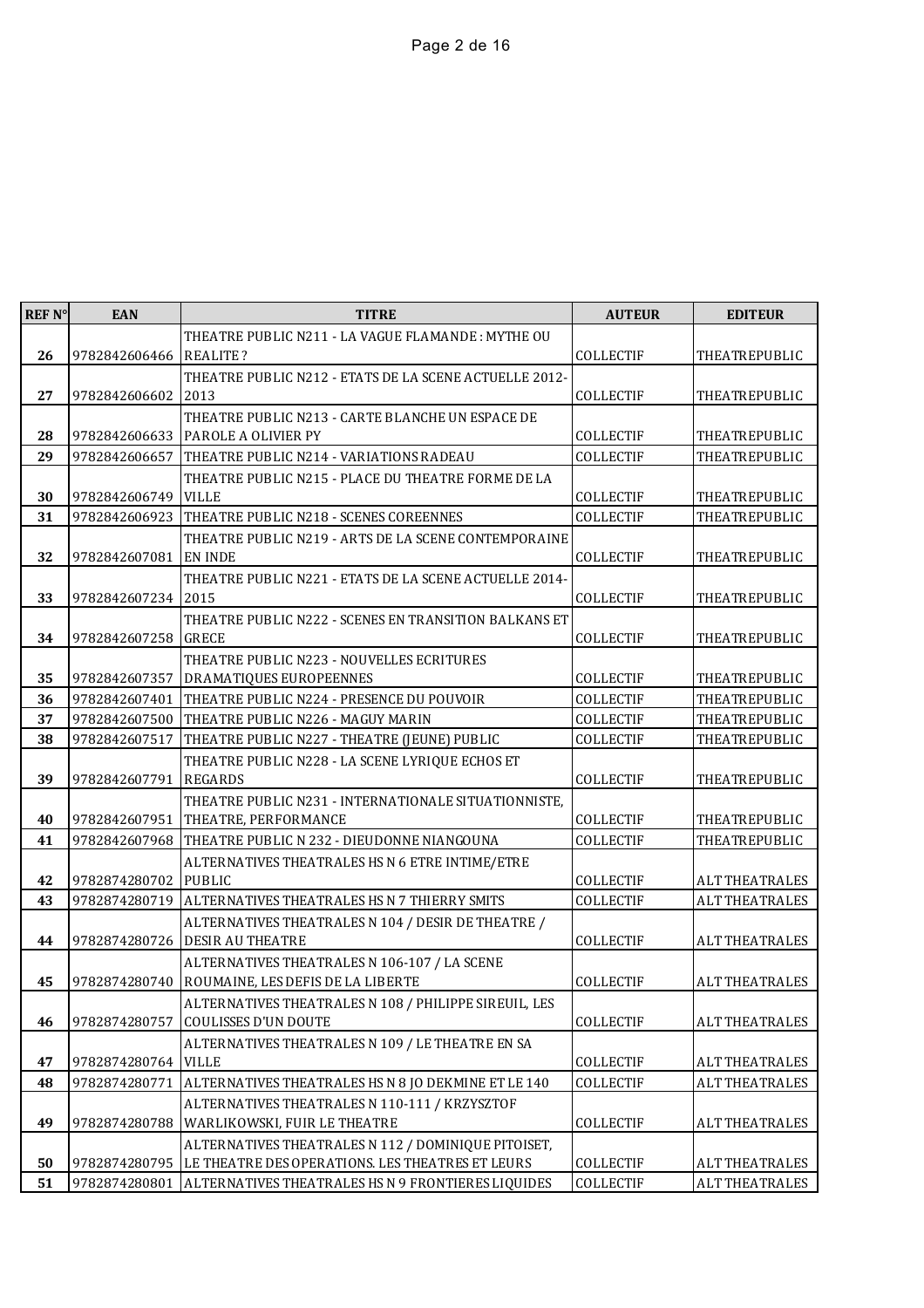| <b>REF N°</b> | <b>EAN</b>    | <b>TITRE</b>                                                                                  | <b>AUTEUR</b>                 | <b>EDITEUR</b>        |
|---------------|---------------|-----------------------------------------------------------------------------------------------|-------------------------------|-----------------------|
|               |               | ALTERNATIVES THEATRALES N 113-114 / LE THEATRE A                                              |                               |                       |
| 52            | 9782874280825 | L'OPERA, LA VOIX AU THEATRE                                                                   | <b>COLLECTIF</b>              | <b>ALT THEATRALES</b> |
|               |               | ALTERNATIVES THEATRALES N 115 / MARTINE WIJCKAERT /                                           |                               |                       |
| 53            | 9782874280832 | <b>BALSA</b>                                                                                  | <b>COLLECTIF</b>              | <b>ALT THEATRALES</b> |
|               |               | ALTERNATIVES THEATRALES HS N 11 LES VOYAGES OU L                                              |                               |                       |
| 54            | 9782874280849 | <b>AILLEURS DU THEATRE</b>                                                                    | COLLECTIF                     | <b>ALT THEATRALES</b> |
| 55            | 9782874280863 | ALTERNATIVES THEATRALES HS N 12 VILLES EN SCENE                                               | COLLECTIF                     | <b>ALT THEATRALES</b> |
| 56            | 9782874280870 | ALTERNATIVES THEATRALES N 117-118 / UTOPIES<br>CONTEMPORAINES, FESTIVAL D'AVIGNON 2004-2013   | COLLECTIF                     | <b>ALT THEATRALES</b> |
|               |               | ALTERNATIVES THEATRALES HS N 13 LE THEATRE, ART DE L                                          |                               |                       |
| 57            | 9782874280887 | <b>AUTRE</b>                                                                                  | COLLECTIF                     | <b>ALT THEATRALES</b> |
| 58            | 9782874280894 | ALTERNATIVES THEATRALES PEDAGOGIES THEATRALES 1                                               | COLLECTIF                     | <b>ALT THEATRALES</b> |
|               |               | ALTERNATIVES THEATRALES HS N 15 20 ANS ET LA VIE                                              |                               |                       |
| 59            | 9782874280917 | <b>DEVANT SOI</b>                                                                             | <b>COLLECTIF</b>              | <b>ALT THEATRALES</b> |
|               |               | ALTERNATIVES THEATRALES N 120 / LES THEATRES DE                                               |                               |                       |
| 60            | 9782874280924 | L'EMOTION                                                                                     | COLLECTIF                     | <b>ALT THEATRALES</b> |
| 61            | 9782874280931 | ALTERNATIVES THEATRALES N 121-122-123                                                         | COLLECTIF                     | <b>ALT THEATRALES</b> |
| 62            | 9782874280948 | ALTERNATIVES THEATRALES HS N 16 METAMORPHOSES                                                 | COLLECTIF                     | <b>ALT THEATRALES</b> |
| 63            | 9782874280962 | ALTERNATIVES THEATRALES HS N 17 ECRIRE LE GESTE                                               | COLLECTIF                     | <b>ALT THEATRALES</b> |
|               |               | ALTERNATIVES THEATRALES N 126-127 / AMITIE, ARGENT                                            |                               |                       |
| 64            | 9782874280979 | LES NERFS DU THEATRE                                                                          | <b>COLLECTIF</b>              | <b>ALT THEATRALES</b> |
|               |               | ALTERNATIVES THEATRALES N 128 THERE ARE                                                       |                               |                       |
| 65            |               | 9782874280986   ALTERNATIVES! AVRIL/JUIN 2016<br>ALTERNATIVES THEATRALES HS LA ROSE DES VENTS | <b>COLLECTIF</b>              | <b>ALT THEATRALES</b> |
| 66            |               | 9782874281006 SEPTEMBRE 2016                                                                  | COLLECTIF                     | <b>ALT THEATRALES</b> |
|               |               | ALTERNATIVES THEATRALES N 130 ANCRAGE DANS LE REEL                                            |                               |                       |
| 67            | 9782874281013 | OCTOBRE 2016                                                                                  | COLLECTIF                     | <b>ALT THEATRALES</b> |
|               |               |                                                                                               |                               |                       |
|               |               | ALTERNATIVES THEATRALES HS L ART VIDEO A OPERA                                                | LEYLI                         |                       |
| 68            | 9782874281020 | NOVEMBRE 2016                                                                                 | DARYOUSH/DENIS ALT THEATRALES |                       |
|               |               | ALTERNATIVES THEATRALES HS MUSIQUE EN CORPS                                                   |                               |                       |
| 69            | 9782874281037 | DECEMBRE 2016                                                                                 | <b>COLLECTIF</b>              | <b>ALT THEATRALES</b> |
|               |               | ALTERNATIVES THEATRALES N 132 LETTRES PERSANES ET                                             |                               |                       |
| 70            |               | 9782874281051 SCENES D IRAN JUIN 2017                                                         | COLLECTIF                     | <b>ALT THEATRALES</b> |
|               |               | ALTERNATIVES THEATRALES ACCENTS TONIQUES JOURNAL                                              | PIEMME JEAN-                  |                       |
| 71            | 9782874281068 | <b>DE THEATRE 1973-2017</b>                                                                   | MARIE                         | <b>ALT THEATRALES</b> |
| 72            | 9782874281082 | ALTERN THEATRALES-SE FAIRE LIEU, BRECHE DANS LE<br>THEATRE EN 101 MOUVEMENTS                  | MARCO<br>MARTINELLI           | <b>ALT THEATRALES</b> |
|               |               | ALTERNATIVES THEATRALES N 133- QUELLE DIVERSITE                                               |                               |                       |
| 73            | 9782874281099 | CULTURELLE SUR LES SCENES EUROPEENNES - NOV 2017                                              | COLLECTIF                     | <b>ALT THEATRALES</b> |
|               |               | ALTERNATIVES THEATRALES N 134                                                                 |                               |                       |
| 74            | 9782874281112 | INSTITUTIONS/INSURRECTIONS - MARS 2018                                                        | COLLECTIF                     | <b>ALT THEATRALES</b> |
|               |               | ALTERNATIVES THEATRALES SCENE CONTEMPORAINE                                                   |                               |                       |
| 75            |               | 9782874281143 JAPONAISE - SEPTEMBRE 2018                                                      | COLLECTIF                     | <b>ALT THEATRALES</b> |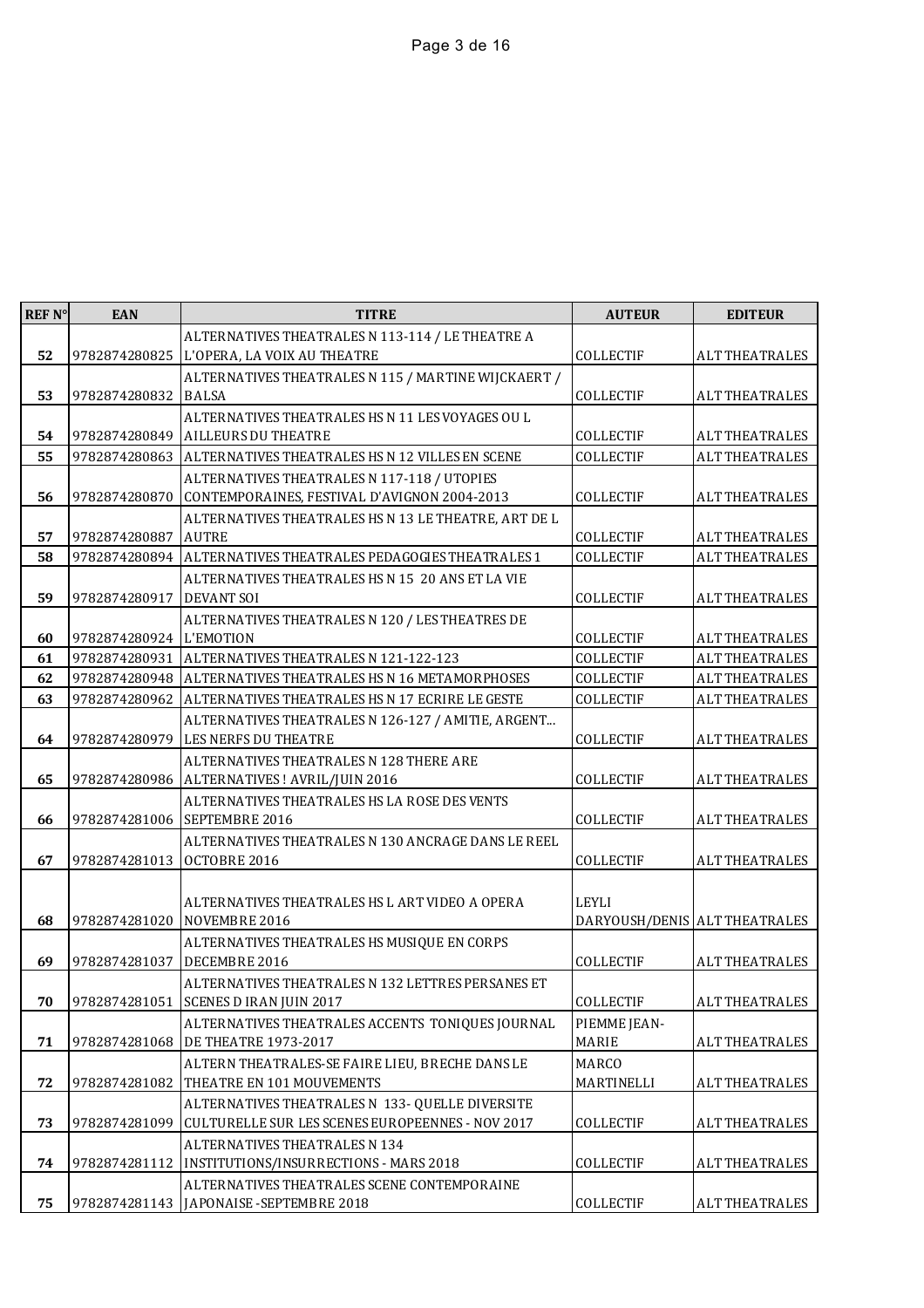| REF N° | <b>EAN</b>    | <b>TITRE</b>                                               | <b>AUTEUR</b>            | <b>EDITEUR</b>        |
|--------|---------------|------------------------------------------------------------|--------------------------|-----------------------|
|        |               | ALTERNATIVES THEATRALES L'ANCRE UN THEATRE (ROYAL)         |                          |                       |
| 76     | 9782874281150 | EN RESONANCE - SEPTEMBRE 2018                              | COLLECTIF                | <b>ALT THEATRALES</b> |
|        |               | ALTERNATIVES THEATRALES N 137 NOTICIAS ARGENTINAS -        |                          |                       |
| 77     | 9782874281174 | <b>AVRIL 2019</b>                                          | COLLECTIF                | <b>ALT THEATRALES</b> |
|        |               | FAIRE DU THEATRE AVEC SES ELEVES - TECHNIQUES              | <b>BALAZARD</b>          |                       |
| 78     | 9782014005394 | THEATRALES ET EXPRESSION ORALE                             | SOPHIE                   | HACHETTE EDUC         |
|        |               | COMMENT LE THEATRE EXPLIQUE L'INVARIABILITE DE LA          | <b>BAILLON</b>           |                       |
| 79     | 9782360132850 | VITESSE DE LA LUMIERE                                      | <b>JACQUES</b>           | <b>RIVENEUVE</b>      |
|        |               |                                                            | PINASA DELPHINE          |                       |
| 80     |               | 9782757213452 ARTISANS DE LA SCENE / CAT EXPO (LES)        | / PE                     | SOMOGY EDITIONS       |
|        |               | SCENOGRAPHIE ET REALISATION DES DECORS POUR LE             |                          |                       |
| 81     | 9782366770803 | <b>CINEMA</b>                                              | <b>LORI RENATO</b>       | <b>GREMESE</b>        |
|        |               | THEATRE DES VOYAGES. UNE SCENOGRAPHIE DE LAGE              |                          |                       |
| 82     | 9782840503675 | CLASSIQUE                                                  | <b>MOUREAU F</b>         | SORBONNE PUPS         |
|        |               | LES LUMIERES DU THEATRE - CORNEILLE, RACINE, MOLIERE       | DESPLAT-DUC A-           |                       |
| 83     | 9782081286221 | ET LES AUTRES                                              | М.                       | <b>CASTOR POCHE</b>   |
| 84     | 9782350302966 | POUR EN FINIR AVEC LE CREATEUR                             | LEMARCHAND               | <b>ATLANDE</b>        |
| 85     | 9782851815910 | MISE EN SCENE, MISE A FEU, MISE A NU                       | <b>ZADEK PETER</b>       | L ARCHE               |
| 86     | 9782070148585 | LE THEATRE DES IDEES                                       | <b>VITEZ ANTOINE</b>     | GALLIMARD             |
| 87     | 9782330055035 | ALAIN FRANCON, LA VOIE DES TEXTES                          | QUIROT ODILE             | <b>ACTES SUD</b>      |
|        |               |                                                            |                          | <b>CHAMPS</b>         |
| 88     | 9782355391316 | MISE EN SCENE ET DROITS D'AUTEUR                           | COLLECTIF                | THEATRAL              |
|        |               | TRAITE DE MISE EN SCENE - METHODE DES ACTIONS              |                          |                       |
| 89     | 9782747511315 | SCENIQUES PARADOXALES                                      | <b>SZABO DU AN</b>       | L'HARMATTAN           |
|        |               |                                                            | MOULON                   |                       |
| 90     | 9782359881561 | ART ET NUMERIQUE EN RESONANCE                              | DOMINIQUE                | <b>SCALA</b>          |
|        |               | HYBRIDATIONS LES RENCONTRES DU TEXTE ET DE L'IMAGE -       |                          |                       |
| 91     | 9782869063624 | LES RENCONTRES DU TEXTE ET DE L4IMAGE                      | <b>BOULAIRE</b>          | RABELAIS              |
|        |               | REGISTRES, III, IV ET V : LES REGISTRES DU VIEUX COLOMBIER |                          |                       |
| 92     | 9782070287772 | (TOME 1)                                                   | COPEAU JACQUES GALLIMARD |                       |
| 93     | 9782851814128 | <b>ECRITS SUR LE THEATRE I</b>                             | VINAVER MICHEL           | <b>LARCHE</b>         |
| 94     | 9782851814135 | ECRITS SUR LE THEATRE II                                   | VINAVER MICHEL           | <b>LARCHE</b>         |
|        |               |                                                            |                          |                       |
|        |               | LES ARCHIVES DE LA MISE EN SCENE HYPERMEDIALITES DU        |                          |                       |
| 95     | 9782757408537 | THEATRE - [ACTES DU COLLOQUE DE CERISY-LA-SALLE,           | PISANO                   | <b>PU SEPTENTRION</b> |
|        |               | DICTIONNAIRE DE LA PERFORMANCE ET DU THEATRE               |                          |                       |
| 96     | 9782200617271 | CONTEMPORAIN - 2E ED.                                      | <b>PAVIS PATRICE</b>     | <b>ARMAND COLIN</b>   |
|        |               | PERFORMANCE EXPERIMENTATION ET THEORIE DU THEATRE          | <b>SCHECHNER</b>         |                       |
| 97     | 9782842602635 | AUX USA                                                    | RICHARD                  | THEATRALES            |
|        |               | APPRENDRE 35: ENTRE THEATRE ET PERFORMANCE: LA             |                          |                       |
| 98     | 9782330068110 | <b>QUESTION DU TEXTE (NE)</b>                              | DANAN JOSEPH             | <b>ACTES SUD</b>      |
|        |               |                                                            |                          |                       |
| 99     |               | 9782930416168 L'ACTEUR ENTRE PERSONNAGE ET                 | XXX                      | ET THEATRALES         |
|        |               |                                                            |                          |                       |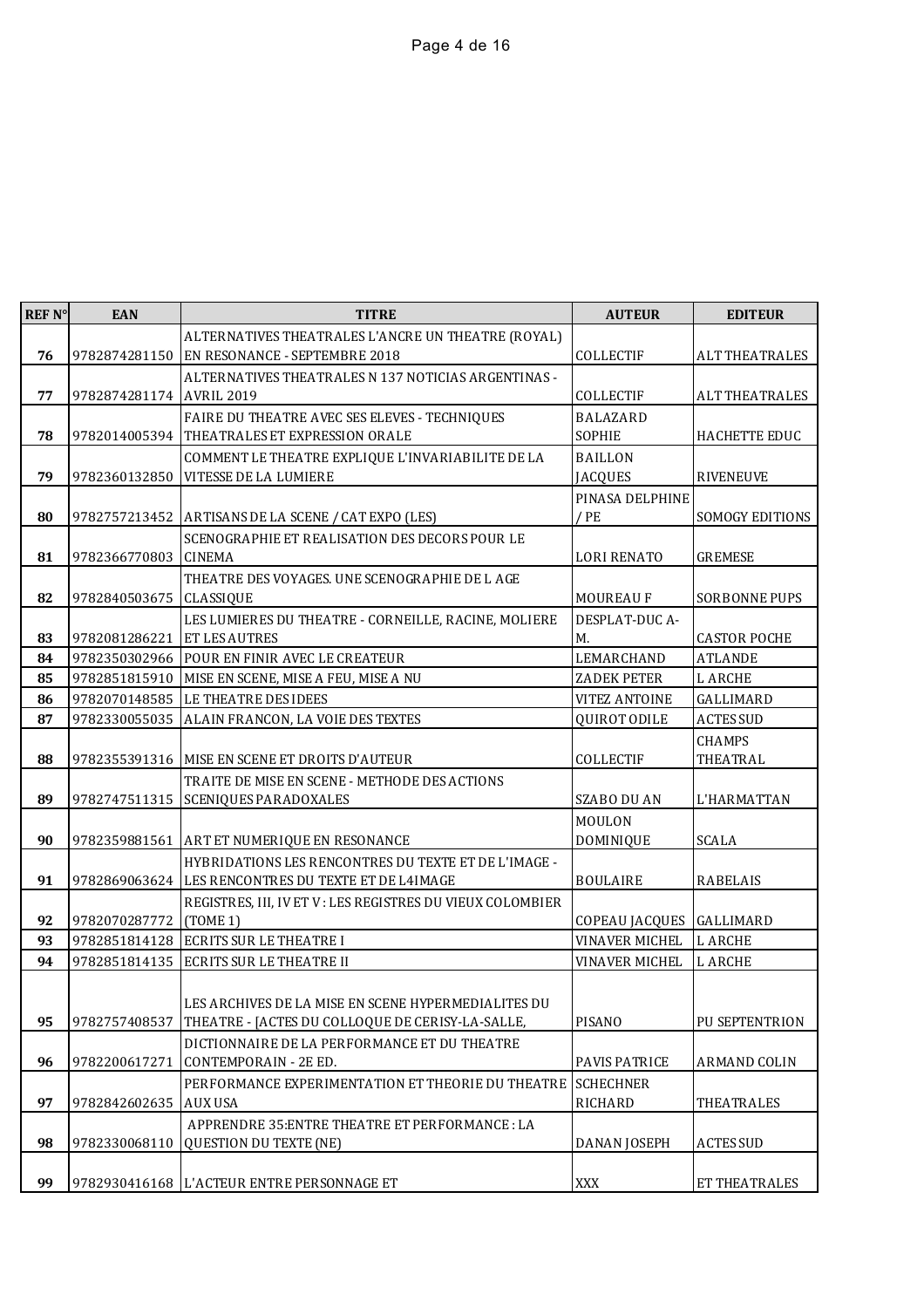| REF <sub>N°</sub> | <b>EAN</b>    | <b>TITRE</b>                                                  | <b>AUTEUR</b>                | <b>EDITEUR</b>      |
|-------------------|---------------|---------------------------------------------------------------|------------------------------|---------------------|
|                   |               |                                                               | GOLBERG                      |                     |
| 100               |               | 9782878113808 PERFORMANCE (NE). DU FUTURISME A NOS JOURS      | <b>ROSELEE</b>               | <b>THAMES</b>       |
|                   |               |                                                               | DANAN JOSEPH,                |                     |
| 101               | 9782878549188 | LES NOUVEAUX MATERIAUX DU THEATRE                             | <b>NAUGRE</b>                | <b>SORBONNE PSN</b> |
|                   |               |                                                               |                              |                     |
| 102               | 9782842607906 | THEATRE PUBLIC N230 - ENSEIGNER LA MISE EN SCENE              | COLLECTIF                    | THEATREPUBLIC       |
|                   |               | THEATRE PUBLIC N229 - ETATS DE LA SCENE ACTUELLE (2016-       |                              |                     |
| 103               | 9782842607838 | 2017)                                                         | COLLECTIF                    | THEATREPUBLIC       |
|                   |               |                                                               |                              |                     |
| 104               |               | 9782842607432 THEATRE PUBLIC N225 - LE REPERTOIRE AUJOURD'HUI | <b>COLLECTIF</b>             | THEATREPUBLIC       |
|                   |               |                                                               |                              |                     |
| 105               | 9782842607173 | THEATRE PUBLIC N220 - RODRIGO GARCIA                          | COLLECTIF                    | THEATREPUBLIC       |
|                   |               | THEATRE PUBLIC N217 - THEATRE EN TRAVAIL MUTATIONS            |                              |                     |
| 106               | 9782842606848 | DES METIERS DU SPECTACLE (TOUJOURS) VIVANT                    | COLLECTIF                    | THEATREPUBLIC       |
|                   |               |                                                               |                              |                     |
| 107               | 9782842606275 | THEATRE PUBLIC N208 - PENSER LE SPECTATEUR                    | COLLECTIF                    | THEATREPUBLIC       |
|                   |               |                                                               |                              |                     |
|                   |               |                                                               | <b>BUTEL</b>                 |                     |
| 108               | 9791032001943 | DU TRANS : AVENIR OU IMPASSE ?                                | YANNICK/DIEUZA   PU PROVENCE |                     |
|                   |               |                                                               | <b>BORJA</b>                 |                     |
|                   |               | PRATIQUES DE LA VOIX SUR SCENE - DE L'APPRENTISSAGE A         | M/LARMET                     |                     |
| 109               | 9791032001516 | LA PERFORMANCE VOCALE                                         | C/WEG                        | PU PROVENCE         |
|                   |               |                                                               |                              |                     |
|                   |               |                                                               | <b>BUTEL</b>                 |                     |
| 110               | 9791032001400 | CONNEXION-DECONNEXION                                         | YANNICK/DIEUZA   PU PROVENCE |                     |
|                   |               |                                                               |                              |                     |
|                   |               |                                                               | <b>BUTEL</b>                 |                     |
| 111               | 9791032000922 | <b>LA DISPARITION</b>                                         | YANNICK/DIEUZA   PU PROVENCE |                     |
| 112               | 9791032000243 | PENSER C EST FAIRE DES EPAISSEURS DIT DELEUZE                 | <b>BUTEL YANNICK</b>         | PU PROVENCE         |
|                   |               |                                                               |                              |                     |
| 113               | 9782853999854 | THEATRE PENSE MAIS QUOI                                       | <b>BIDENT C/BUTEL</b>        | <b>PU PROVENCE</b>  |
| 114               | 9782806103925 | CORPS PARLANT, CORPS VIVANT                                   | CHATEL/PIRET                 | <b>ACADEMIA</b>     |
|                   |               |                                                               | BAILLET/LOSCO-               |                     |
| 115               | 9782806103512 | L'OEIL ET LE THEATRE                                          | <b>LENA</b>                  | <b>ACADEMIA</b>     |
| 116               | 9782806102645 | DROIT ET THEATRE                                              | XXX                          | <b>ACADEMIA</b>     |
|                   |               |                                                               |                              |                     |
| 117               | 9782930416403 | LES VOIX MARIONNETTIQUES                                      | XXX                          | ET THEATRALES       |
|                   |               |                                                               |                              |                     |
| 118               | 9782930416359 | QU'EST-CE QUE LA SCENOGRAPHIE VOL1                            | XXX                          | ET THEATRALES       |
|                   |               |                                                               |                              |                     |
| 119               | 9782930416328 | THEATRE ET DANSE (VOLUME II)                                  | XXX                          | ET THEATRALES       |
|                   |               |                                                               |                              |                     |
| 120               | 9782930416311 | THEATRE ET DANSE (VOLUME I)                                   | XXX                          | ET THEATRALES       |
|                   |               |                                                               |                              |                     |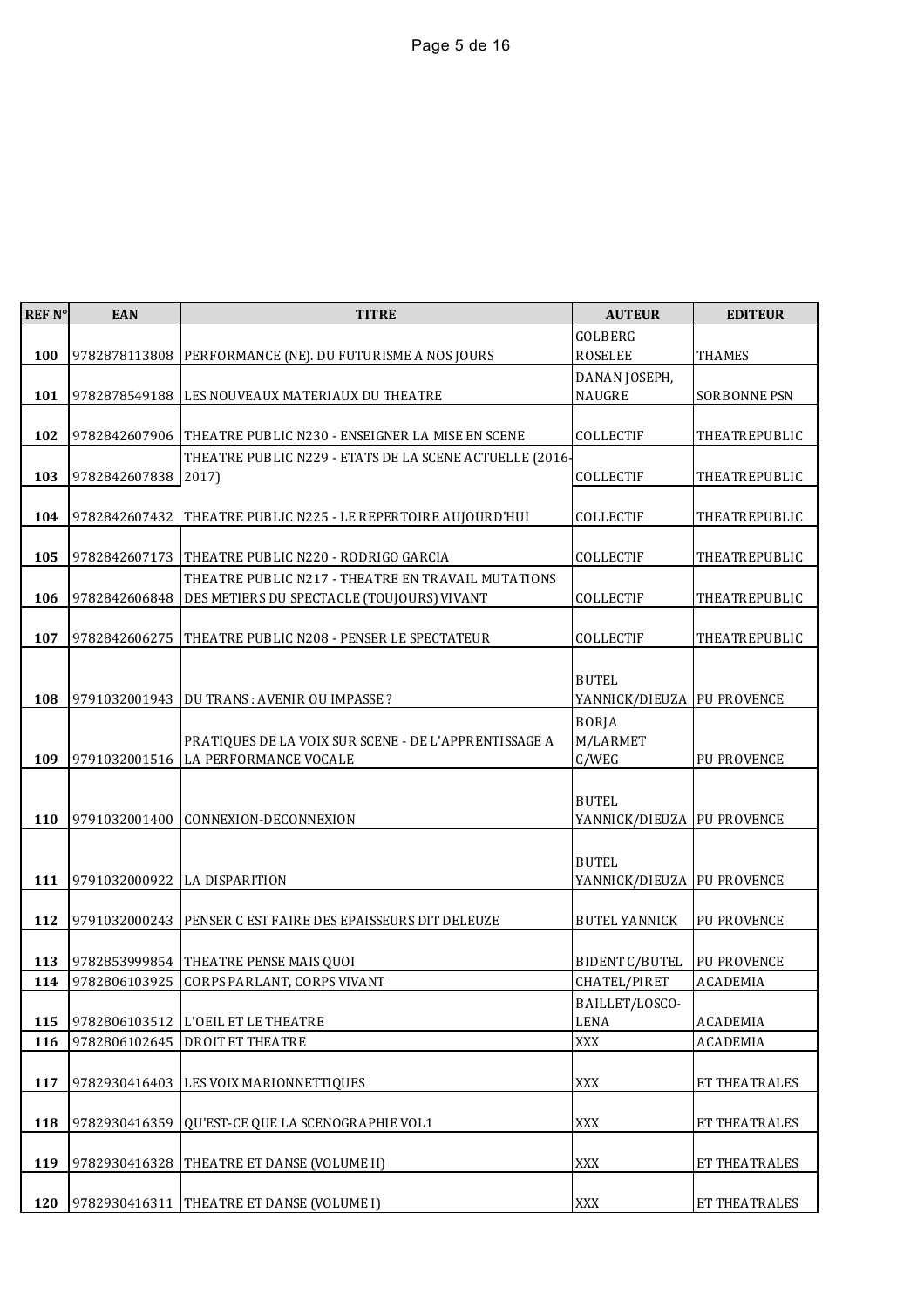| REF <sub>N°</sub> | <b>EAN</b>                  | <b>TITRE</b>                                                       | <b>AUTEUR</b>    | <b>EDITEUR</b>        |
|-------------------|-----------------------------|--------------------------------------------------------------------|------------------|-----------------------|
|                   |                             |                                                                    |                  |                       |
| 121               |                             | 9782930416274 LE THEATRE DE RUE                                    | XXX              | <b>ET THEATRALES</b>  |
| 122               |                             | 9782930416229 LA DIRECTION D'ACTEURS AU CINIMA                     | <b>XXX</b>       | ET THEATRALES         |
|                   |                             |                                                                    |                  |                       |
| 123               |                             | 9782930416212 APPRENDRE (PAR) LE THEATRE                           | XXX              | ET THEATRALES         |
|                   |                             |                                                                    |                  |                       |
| 124               |                             | 9782930416175 ARTS DE LA SCENE (VOLUME I),                         | <b>XXX</b>       | ET THEATRALES         |
| 125               |                             |                                                                    | <b>XXX</b>       |                       |
|                   | 9782930416007               | ARTS DE LA SCENE (VOLUME II),                                      |                  | ET THEATRALES         |
| 126               |                             | 9782930416052 LE LIEU, LA SCENE, LA SALLE, LA VILLE                | XXX              | ET THEATRALES         |
|                   |                             |                                                                    |                  |                       |
| 127               |                             | 9782930416038 ACTUALITE DU THEATRE                                 | <b>XXX</b>       | ET THEATRALES         |
|                   |                             | ALTERNATIVES THEATRALES N 136 THEATRE MUSIQUE                      |                  |                       |
| 128               | 9782874281167               | VARIATIONS COMTEMPORAINES - NOVEMBRE 2018                          | <b>COLLECTIF</b> | <b>ALT THEATRALES</b> |
| 129               | 9782874281136 2018          | ALTERNATIVES THEATRALES N 135 PHILOSCENE - JUILLET                 | COLLECTIF        | <b>ALT THEATRALES</b> |
|                   |                             | ALTERNATIVES THEATRALES N 131 ECRIRE, COMMENT ?                    |                  |                       |
| 130               | 9782874281044 MARS 2017     |                                                                    | COLLECTIF        | <b>ALT THEATRALES</b> |
|                   |                             | ALTERNATIVES THEATRALES N 124-125 / ELARGIR LES                    |                  |                       |
| 131               |                             | 9782874280955 FRONTIERES DU THEATRE                                | <b>COLLECTIF</b> | <b>ALT THEATRALES</b> |
| 132               | 9782874280900               | ALTERNATIVES THEATRALES N 119 / LE GRAND FORMAT                    | COLLECTIF        | <b>ALT THEATRALES</b> |
| 133               | 9782874280856 SPECTATEUR    | ALTERNATIVES THEATRALES N 116 / LE MAUVAIS                         | COLLECTIF        | <b>ALT THEATRALES</b> |
|                   |                             | ALTERNATIVES THEATRALES N 105 / THEATRE-DANSE : LA                 |                  |                       |
| 134               |                             | 9782874280733 FUSION OU RIEN!                                      | COLLECTIF        | <b>ALT THEATRALES</b> |
| 135               |                             | 9782874280696   ALTERNATIVES THEATRALES N 102-103 / COTE SCIENCES  | COLLECTIF        | <b>ALT THEATRALES</b> |
|                   |                             | ALTERNATIVES THEATRALES N 99 / EXPERIENCES DE                      |                  |                       |
| 136               | 9782874280634 L'EXTREME     |                                                                    | COLLECTIF        | <b>ALT THEATRALES</b> |
| 137               | 9782874280627               | ALTERNATIVES THEATRALES N 98 / CREER ET TRANSMETTRE                | <b>COLLECTIF</b> | <b>ALT THEATRALES</b> |
|                   |                             | ALTERNATIVES THEATRALES N 88 / LES LIAISONS                        |                  |                       |
| 138               | 9782874280528 SINGULIERES   |                                                                    | COLLECTIF        | <b>ALT THEATRALES</b> |
|                   |                             | ALTERNATIVES THEATRALES N 89 / ALLER VERS L'AILLEURS               |                  |                       |
| 139               | 9782874280535               | TERRITOIRES ET VOYAGES                                             | COLLECTIF        | <b>ALT THEATRALES</b> |
| 140               | 9782874280559               | ALTERNATIVES THEATRALES HS N 1 LE THEATRE NATIONAL                 | COLLECTIF        | <b>ALT THEATRALES</b> |
| 141               | 9782874280573               | ALTERNATIVES THEATRALES N 93 / ECRIRE LE MONDE<br><b>AUTREMENT</b> | COLLECTIF        | <b>ALT THEATRALES</b> |
|                   |                             | ALTERNATIVES THEATRALES N 94-95 / LARS NOREN,                      |                  |                       |
| 142               |                             | 9782874280580 REPRESENTATION DU TRAVAIL ET TRAVAIL THEATRAL        | COLLECTIF        | <b>ALT THEATRALES</b> |
|                   |                             | ALTERNATIVES THEATRALES N 78-79 / FESTIVAL D'AVIGNON               | <b>BERNARD</b>   |                       |
| 143               | 9782874280023   1980 - 2003 |                                                                    | DEBROUX          | <b>ALT THEATRALES</b> |
| 144               |                             | 9782874280375 ALTERNATIVES THEATRALES N 63 MICHELE FABIEN          | COLLECTIF        | <b>ALT THEATRALES</b> |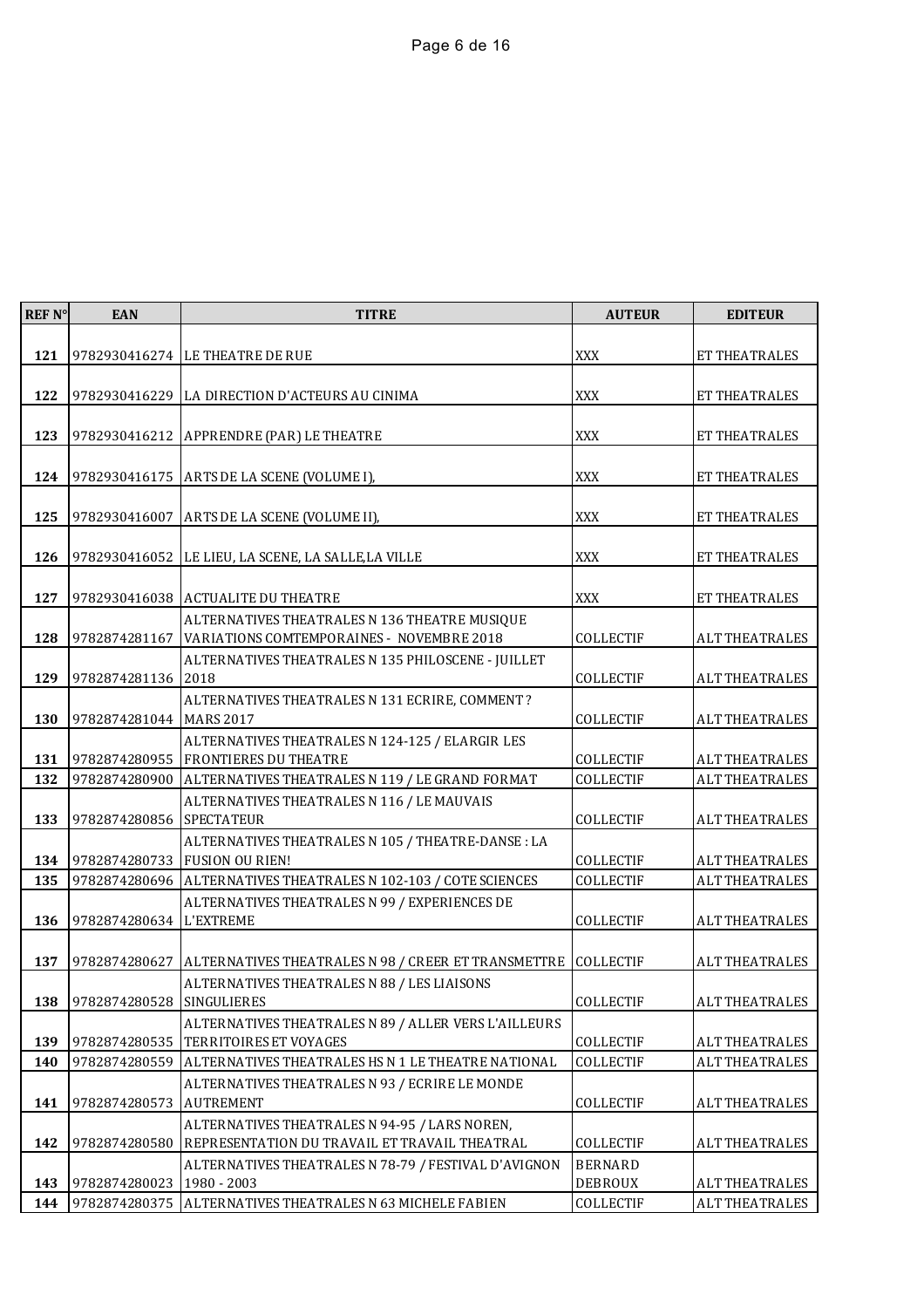| REF N° | <b>EAN</b>                 | <b>TITRE</b>                                                     | <b>AUTEUR</b>                      | <b>EDITEUR</b>        |
|--------|----------------------------|------------------------------------------------------------------|------------------------------------|-----------------------|
| 145    | 9782874280542              | ALTERNATIVES THEATRALES N 90-91 / MARC LIEBENS                   | COLLECTIF                          | <b>ALT THEATRALES</b> |
| 146    | 9782874280597              | ALTERNATIVES THEATRALES N 96-97 / THEATRE AU CHILI               | COLLECTIF                          | <b>ALT THEATRALES</b> |
| 147    | 9782874280610              | ALTERNATIVES THEATRALES HS N 2 JEAN-MARIE PIEMME                 | COLLECTIF                          | <b>ALT THEATRALES</b> |
|        |                            | ALTERNATIVES THEATRALES N 100 / POETIQUE ET                      |                                    |                       |
| 148    | 9782874280641 POLITIQUE    |                                                                  | COLLECTIF                          | <b>ALT THEATRALES</b> |
| 149    |                            | 9782874280658 ALTERNATIVES THEATRALES HS N 3 TERRITOIRES INTIMES | COLLECTIF                          | <b>ALT THEATRALES</b> |
| 150    |                            | 9782874280665 ALTERNATIVES THEATRALES N 101 / EXTERIEUR CINEMA   | COLLECTIF                          | <b>ALT THEATRALES</b> |
|        |                            |                                                                  |                                    |                       |
| 151    |                            | 3663322009761 LIGEIA N 117 L'ART DE LA PERFORMANCE               | COLLECTIF                          | LIGEIA REVUE          |
|        |                            | ALTERNATIVES THEATRALES HS N 4 1979-2009 30 ANS D                |                                    |                       |
| 152    |                            | 9782874280672 ALTERNATIVES THEATRALES                            | COLLECTIF                          | <b>ALT THEATRALES</b> |
| 153    | 9782749809557              | 9782874280689 ALTERNATIVES THEATRALES HS N 5 VARIER-DEMEURER     | COLLECTIF                          | <b>ALT THEATRALES</b> |
| 154    |                            | 1962, LE DERNIER VOYAGE                                          | <b>CHAREF MEHDI</b>                | <b>AVANT SCENE</b>    |
| 155    |                            | 9782749813578 A DROITE A GAUCHE                                  | RUQUIER LAUREN AVANT SCENE         |                       |
| 156    |                            | 9782749810584 A NOUS D'OEUFS                                     | TESSON STEPHANIE AVANT SCENE       |                       |
| 157    |                            | 9782900130421 A VIF / DES FRITES BELGES A NEW YORK               | BESNEHARD DANII AVANT SCENE        |                       |
| 158    |                            | 9782749803906 ADIEU MARION - SI J'OSAIS MON PETIT COEUR          | SIMON YOLAND                       | <b>AVANT SCENE</b>    |
| 159    |                            | 9782749813196 AFFABULAZIONE                                      | PASOLINI PIER PACAVANT SCENE       |                       |
| 160    | 9782749812830              | <b>AGLAVAINE ET SELYSETTE</b>                                    | MAETERLINCK, MA AVANT SCENE        |                       |
| 161    | 9782900130650              | AGNES BELLADONE / LETTRES CROISEES                               | ALEGRE JEAN-PAU AVANT SCENE        |                       |
| 162    | 9782749804125              | AIMEZ-MOI LES UNS LES AUTRES                                     | METAYER ALEX                       | <b>AVANT SCENE</b>    |
| 163    | 9782749804927              | ALARMES, ETC                                                     | FRAYN MICHAEL                      | <b>AVANT SCENE</b>    |
| 164    | 9782749804422              | <b>ALFRED AIME O'KEEFE</b>                                       | ROBERTSON LANII AVANT SCENE        |                       |
| 165    | 9782749812694 ALI BABA     |                                                                  | <b>ANONYME</b>                     | <b>AVANT SCENE</b>    |
| 166    | 9782749811789              | <b>ALLER CHERCHER DEMAIN</b>                                     | <b>CHALEM DENISE</b>               | <b>AVANT SCENE</b>    |
| 167    | 9782749804620              | AMANTS ET VIEUX MENAGE / GROS OISEAU LE                          | MIRBEAU OCTAVE AVANT SCENE         |                       |
| 168    | 9782749813769              | <b>AMOUR ET PSYCHE</b>                                           | MOLIERE                            | <b>AVANT SCENE</b>    |
| 169    | 9782749805214 AMPHITRYON   |                                                                  | MOLIERE                            | <b>AVANT SCENE</b>    |
| 170    |                            | 9782749804934 ANIMAUX / AUTRES ANIMAUX                           | <b>ENJARY ALAIN</b>                | <b>AVANT SCENE</b>    |
| 171    | 9782749813394 ANTIGONE     |                                                                  | SOPHOCLE                           | <b>AVANT SCENE</b>    |
| 172    | 9782749805085              | <b>ASSERVIES</b>                                                 | <b>GLOVER SUE</b>                  | <b>AVANT SCENE</b>    |
| 173    | 9782749813073              | <b>AUCASSIN ET NICOLETTE</b>                                     | ANONYME                            | <b>AVANT SCENE</b>    |
| 174    |                            | 9782749813585 AVANT DE S ENVOLER                                 | ZELLER FLORIAN                     | <b>AVANT SCENE</b>    |
| 175    | 9782749810386 AZIOU LIQUID |                                                                  | <b>BRUNHES OLIVIER AVANT SCENE</b> |                       |
| 176    | 9782749813684              | <b>BANKABLE</b>                                                  | MADRAL PHILIPPE AVANT SCENE        |                       |
| 177    | 9782900130261              | <b>BARON</b>                                                     | BESSET JEAN-MARI AVANT SCENE       |                       |
| 178    | 9782749804323              | BLANCHE MAUPAS, L'AMOUR FUSILLE - COEUR DE LAITUE                | ALEGRE/TESSON                      | <b>AVANT SCENE</b>    |
| 179    | 9782749813929              | <b>BOUVARD ET PECUCHET</b>                                       | FLAUBERT GUSTAV AVANT SCENE        |                       |
| 180    | 9782749805283              | <b>CALAMITY JANE</b>                                             | FENWICK JEAN-NO AVANT SCENE        |                       |
| 181    | 9782749811741              | CALIGULA - VERSION DE 1941                                       | <b>CAMUS ALBERT</b>                | <b>AVANT SCENE</b>    |
| 182    | 9782900130896              | CAMILLE C.                                                       | <b>KERR JONATHAN</b>               | <b>AVANT SCENE</b>    |
| 183    | 9782749804491              | <b>CAPITAINE BRINGUIER</b>                                       | <b>LAINE PASCAL</b>                | <b>AVANT SCENE</b>    |
| 184    | 9782749811369              | <b>CASIMIR ET CAROLINE</b>                                       | VON HORVATH ODI AVANT SCENE        |                       |
| 185    | 9782749811017              | CESAR, FANNY, MARIUS                                             | PAGNOL MARCEL                      | <b>AVANT SCENE</b>    |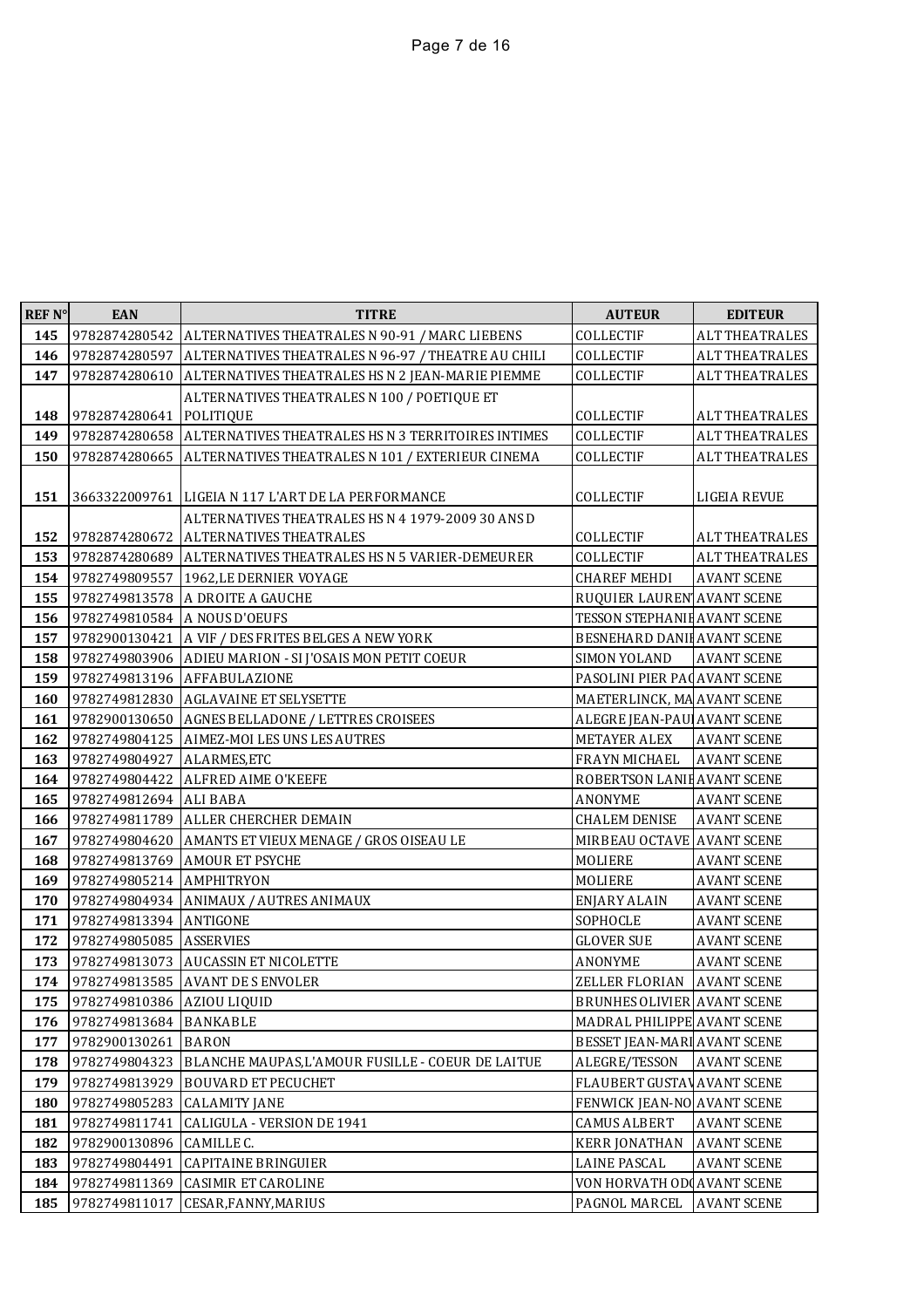| <b>REF N°</b> | <b>EAN</b>                     | <b>TITRE</b>                                                                  | <b>AUTEUR</b>                     | <b>EDITEUR</b>     |
|---------------|--------------------------------|-------------------------------------------------------------------------------|-----------------------------------|--------------------|
| 186           | 9782749805009                  | C'EST JEAN MOULIN QUI A GAGNE! - CONTACT EXTREME                              | ALEGRE JEAN-PAU AVANT SCENE       |                    |
| 187           | 9782749804880                  | C'EST PAS LA VIE ? - CONTES ACTUELS ET POLYPHONIQUES                          | COLLECTIF                         | <b>AVANT SCENE</b> |
| 188           | 9782749805306                  | <b>C'ETAIT BIEN</b>                                                           | SAUNDERS JAMES AVANT SCENE        |                    |
| 189           | 9782749803821                  | <b>CHANTECLER</b>                                                             | ROSTAND/SAVARY AVANT SCENE        |                    |
| 190           | 9782749803968                  | CHERES AMIES, VIEUX CAMARADES: COMEDIE D'INTERIEUR                            | CHENUS/CHATELA                    | <b>AVANT SCENE</b> |
|               |                                | CINQUANTE CINQ DIALOGUES AU CARRE OU LES 3025                                 |                                   |                    |
| 191           | 9782900130209                  | <b>REPLIQUES</b>                                                              | FARRE JEAN-PAUL AVANT SCENE       |                    |
| 192           | 9782749810805                  | CLERAMBARD                                                                    | <b>AYME MARCEL</b>                | <b>AVANT SCENE</b> |
| 193           |                                | 9782749811963 COLLABORATION                                                   | HARWOOD RONAL AVANT SCENE         |                    |
| 194           | 9782749811437                  | COLOMBE                                                                       | <b>ANOUILH JEAN</b>               | <b>AVANT SCENE</b> |
| 195           | 9782749812250                  | COMME S'IL EN PLEUVAIT                                                        | THIERY SEBASTIEN AVANT SCENE      |                    |
| 196           | 9782749803975                  | <b>COMMENT RENDRE L'AUTRE FOU</b>                                             | SCHAEFFER EMMA AVANT SCENE        |                    |
| 197           | 9782749804903                  | <b>COMMENTAIRE D'AMOUR</b>                                                    | BESSET JEAN-MARI AVANT SCENE      |                    |
| 198           | 9782749804088                  | <b>COULEURS DE CERNE ET DE LILAS</b>                                          | SIMON YOLAND                      | <b>AVANT SCENE</b> |
| 199           | 9782749805139                  | <b>CRIME ET CHATIMENT</b>                                                     | DOSTOIEVSKI                       | <b>AVANT SCENE</b> |
| 200           | 9782749813646                  | <b>CUISINE ET DEPENDANCES - UN AIR DE FAMILLE</b>                             | JAOUI/BACRI                       | <b>AVANT SCENE</b> |
| 201           | 9782749804286                  | <b>CYRANO DE BERGERAC</b>                                                     | ROSTAND EDMOND AVANT SCENE        |                    |
| 202           |                                | 9782900130445   DANGERPUBLIC                                                  | SABROU FREDERIC AVANT SCENE       |                    |
| 203           | 9782749804859                  | DANS LE BAR D'UN HOTEL DE TOKYO - PIECE BOUFONNE<br>REFIGEE A PLUSIEURS MAINS | WILLIAMS TENNES AVANT SCENE       |                    |
| 204           |                                | 9782749812199   DANS LE PLUS BEAU PAYS DU MONDE                               | <b>VILAR JEAN</b>                 | <b>AVANT SCENE</b> |
| 205           | 9782749812038                  | DANS LE VIF - SUIVI DU CABARET DE LA GRANDE GUERRE                            | DUGOWSON MARC AVANT SCENE         |                    |
| 206           | 9782749811406                  | DAVID ET EDWARD                                                               | <b>GOLSTEIN LIONEL</b>            | <b>AVANT SCENE</b> |
| 207           | 9782749804712                  | <b>DE SI BONS AMIS</b>                                                        | PENHALL JOE                       | <b>AVANT SCENE</b> |
| 208           | 9782749812434                  | DES BIENS ET DES PERSONNES                                                    | DUGOWSON MARC AVANT SCENE         |                    |
| 209           | 9782900130513                  | DES CAILLOUX PLEINS LES POCHES                                                | <b>JONES MARIE</b>                | <b>AVANT SCENE</b> |
| 210           | 9782749813110   DES GENS BIENS |                                                                               | LINDSAY ABAIRE I AVANT SCENE      |                    |
| 211           | 9782749813462                  | DES ROSES ET DU JASMIN                                                        | <b>HAKIM ADEL</b>                 | <b>AVANT SCENE</b> |
|               |                                | DES TROUS DANS LES NUAGES - HAMLET ET LES SEPT NAINS /                        |                                   |                    |
| 212           | 9782749805672                  | TRIANGLE DES BE                                                               | ROEGIERS PATRICH AVANT SCENE      |                    |
| 213           | 9782749810744                  | <b>DEUX FRERES</b>                                                            | PARAVIDINO FAUS AVANT SCENE       |                    |
| 214           |                                | 9782749812939   DEUX HOMMES TOUT NUS                                          | THIERY SEBASTIEN AVANT SCENE      |                    |
| 215           |                                | 9782749804170   DIMANCHE PROCHAIN                                             | <b>CHARRAS PIERRE AVANT SCENE</b> |                    |
|               |                                | 216 9782749810683 DINER ENTRE AMIS                                            | MARGULIES DONAL AVANT SCENE       |                    |
| 217           | 9782749812618                  | <b>DIVINA</b>                                                                 | ROBERT-CHARRIE AVANT SCENE        |                    |
| 218           | 9782900130414                  | DOIT ON LE DIRE?                                                              | LABICHE EUGENE                    | <b>AVANT SCENE</b> |
| 219           |                                | 9782749813516   DON QUICHOTTE                                                 | CERVANTES MIGUE AVANT SCENE       |                    |
| 220           | 9782749804361                  | DORMEZ, JE LE VEUX ! - NEUF MONOLOGUES : SI CE N'EST PAS<br>TOI               | FEYDEAU GEORGES AVANT SCENE       |                    |
| 221           | 9782749804590                  | DUO POUR VIOLON SEUL                                                          | <b>KEMPINSKI TOM</b>              | <b>AVANT SCENE</b> |
| 222           | 9782749811864                  | <b>ECLATS DE VIE</b>                                                          | <b>WEBER JACQUES</b>              | <b>AVANT SCENE</b> |
| 223           | 9782749803944                  | <b>ECLIPSE</b>                                                                | CARO CHRISTIAN                    | <b>AVANT SCENE</b> |
| 224           | 9782900130933                  | EL DON JUAN                                                                   | DE MOLINA TIRSO                   | <b>AVANT SCENE</b> |
| 225           | 9782749810195                  | <b>ELECTRE</b>                                                                | VON HOFMANNSTA                    | <b>AVANT SCENE</b> |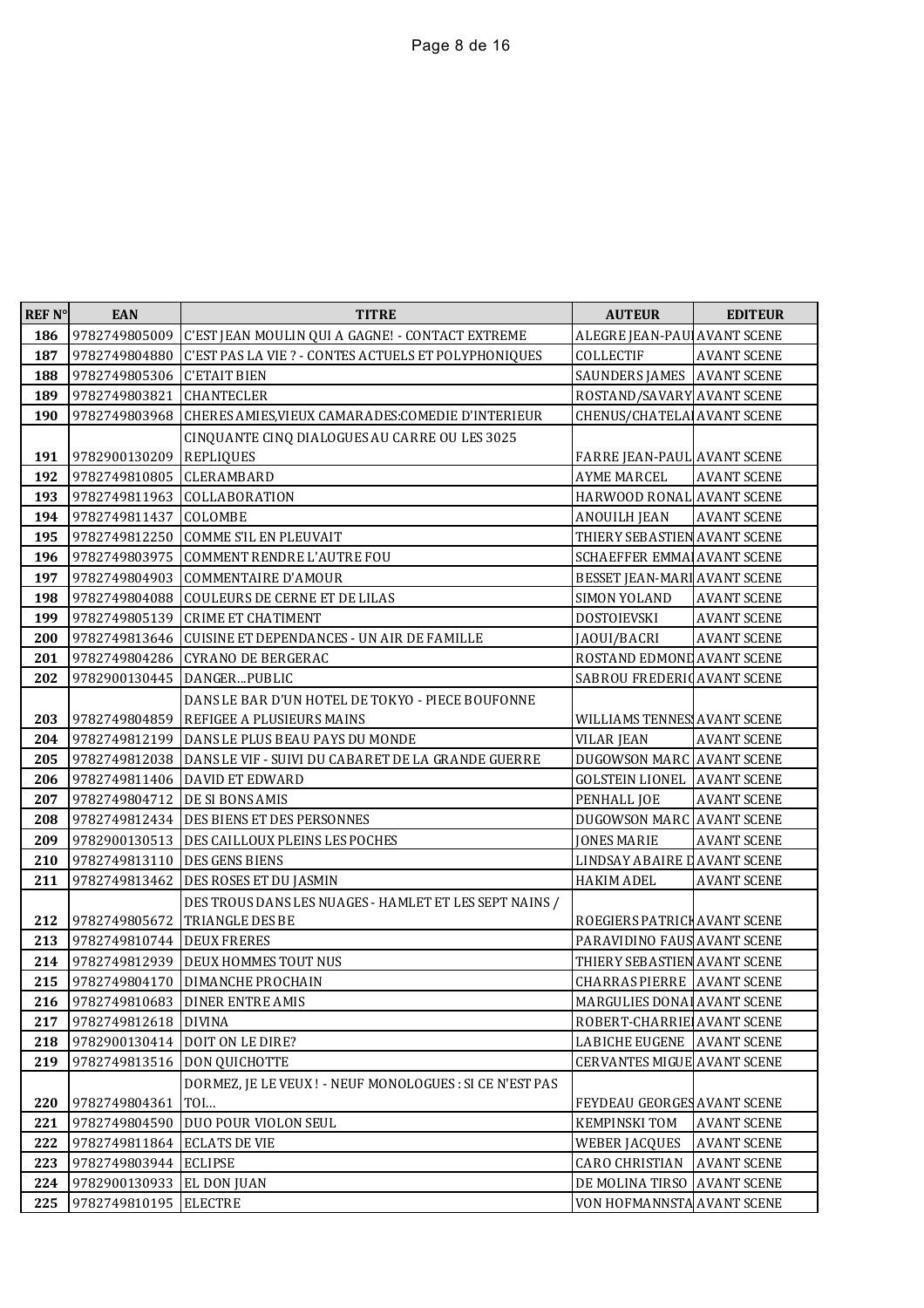| <b>REF N°</b> | <b>EAN</b>                   | <b>TITRE</b>                                                                      | <b>AUTEUR</b>                      | <b>EDITEUR</b>     |
|---------------|------------------------------|-----------------------------------------------------------------------------------|------------------------------------|--------------------|
| 226           | 9782749810812                | <b>ELLE T'ATTEND</b>                                                              | ZELLER FLORIAN                     | <b>AVANT SCENE</b> |
| 227           | 9782900130254 ELVIRE         |                                                                                   | BERNSTEIN HENRY AVANT SCENE        |                    |
| 228           | 9782749810935                | EMBIERNES COMMENCENT(LES)                                                         | COLLECTIF                          | <b>AVANT SCENE</b> |
| 229           | 9782749810416                | EN TOUTE CONFIANCE                                                                | MARGULIES DONAL AVANT SCENE        |                    |
| 230           | 9782749810850                | <b>EQUUS</b>                                                                      | SHAFFER PETER                      | <b>AVANT SCENE</b> |
| 231           | 9782900130483                | <b>ESTHER</b>                                                                     | RACINE JEAN                        | <b>AVANT SCENE</b> |
| 232           | 9782749811550                | <b>ETRE ACTEUR</b>                                                                | COLLECTIF                          | <b>AVANT SCENE</b> |
| 233           | 9782749810171                | <b>EVA</b>                                                                        | <b>BEDOS NICOLAS</b>               | <b>AVANT SCENE</b> |
| 234           | 9782749811420                | <b>FACE AU PARADIS</b>                                                            | SAUGEON NATHAL AVANT SCENE         |                    |
| 235           | 9782749810799                | <b>FAISONS UN REVE</b>                                                            | <b>GUITRY SACHA</b>                | <b>AVANT SCENE</b> |
|               |                              |                                                                                   |                                    |                    |
| 236           | 9782749809939                | FALSTAFF OU LES FOLLES AVENTURES DE SIR JOHN FALSTAFF SHAKESPEARE WIL AVANT SCENE |                                    |                    |
| 237           | 9782749803876                | <b>FAUSSE ADRESSE</b>                                                             | LUNARI LUIGI                       | <b>AVANT SCENE</b> |
| 238           | 9782900130834                | <b>FAUX DEPART</b>                                                                | CHEVRET JEAN-MA AVANT SCENE        |                    |
| 239           | 9782749804873                | <b>FAUX-FUYANT</b>                                                                | <b>DIETZ STEVEN</b>                | <b>AVANT SCENE</b> |
| 240           | 9782749804866                | <b>FERDINANDO</b>                                                                 | RUCCELLO ANNIBA AVANT SCENE        |                    |
| 241           | 9782900130490                | <b>FIGURE</b>                                                                     | <b>CHARRAS PIERRE AVANT SCENE</b>  |                    |
| 242           | 9782749814230                | <b>FRANCOIS D'ASSISE</b>                                                          | DELTEIL JOSEPH                     | <b>AVANT SCENE</b> |
| 243           | 9782900130346                | FUTUR CONDITIONNEL                                                                | DAUGREILH XAVIE AVANT SCENE        |                    |
| 244           | 9782749803951                | GANG                                                                              | MINYANA PHILIPPI AVANT SCENE       |                    |
| 245           | 9782749810041                | <b>GORKI,L'EXILE DE CAPRI</b>                                                     | ROUART JEAN-MAI AVANT SCENE        |                    |
| 246           | 9782749809885                | <b>HAMLET</b> [UN SONGE]                                                          | SHAKESPEARE WIL AVANT SCENE        |                    |
| 247           | 9782749812151                | <b>HAROLD ET MAUDE</b>                                                            | HIGGINS COLIN                      | <b>AVANT SCENE</b> |
| 248           | 9782900130872                | <b>HEDDA GABBLER</b>                                                              | <b>IBSEN HENRIK</b>                | <b>AVANT SCENE</b> |
| 249           | 9782749812915                | <b>HENRY VI</b>                                                                   | SHAKESPEARE WIL AVANT SCENE        |                    |
| 250           | 9782749812977                | HINKEMANN - SUIVI DE L'HOMME ET LA MASSE                                          | TOLLER ERNST                       | <b>AVANT SCENE</b> |
| 251           | 9782749813783                | HISTOIRE DU SOLDAT                                                                | RAMUZ/STRAVINSI AVANT SCENE        |                    |
| 252           | 9782900130551                | HOMEBODY / KABUL                                                                  | <b>KUSHNER TONY</b>                | <b>AVANT SCENE</b> |
| 253           | 9782749811604                | HOMMAGE AU THEATRE DE POCHE                                                       | COLLECTIF                          | <b>AVANT SCENE</b> |
| 254           | 9782900130520                | <b>HYPOTHEQUE</b>                                                                 | <b>BESSE DANIEL</b>                | <b>AVANT SCENE</b> |
| 255           | 9782900130001                | <b>ICI OU AILLEURS</b>                                                            | PINGET ROBERT                      | <b>AVANT SCENE</b> |
|               |                              | IL FAUT / JE NE VEUX PAS - IL FAUT QU'UNE PORTE SOIT                              |                                    |                    |
|               | 256 9782749811727 OUVERTE OU |                                                                                   | DE MUSSET/BESSET AVANT SCENE       |                    |
| 257           | 9782749812472                | <b>IPHIS ET IANTE</b>                                                             | DE BENSERADE ISA AVANT SCENE       |                    |
| 258           | 9782749810126                | <b>IRRESISTIBLE</b>                                                               | ROGER-LACAN FAI AVANT SCENE        |                    |
| 259           | 9782749805115                | <b>ITINERAIRE BIS</b>                                                             | DAUGREILH XAVIE AVANT SCENE        |                    |
| 260           | 9782749805160                | <b>JALOUSIE EN TROIS FAX</b>                                                      | <b>VILAR ESTHER</b>                | <b>AVANT SCENE</b> |
|               |                              | JAMBIERES DE LESCABEAU (LES - PAS AU-DESSUS DE LA                                 |                                    |                    |
| 261           | 9782749803937                | SOUPIERE                                                                          | <b>LOUKI PIERRE</b>                | <b>AVANT SCENE</b> |
| 262           | 9782749804378                | JEAN III OU L'IRRESISTIBLE VOCATION DU FILS MONDOUCET                             | <b>GUITRY SACHA</b>                | <b>AVANT SCENE</b> |
| 263           | 9782749804989                | JENNIFER - LE PETIT COQ ET LE MAIS BLEU                                           | <b>BAUER JEAN-LOUI AVANT SCENE</b> |                    |
| 264           | 9782900130162                | JEUX DE PISTE - BYE BYE PROSPERO                                                  | COLLECTIF                          | <b>AVANT SCENE</b> |
| 265           | 9782749804354                | <b>JOYEUX NOEL</b>                                                                | DRUART BRUNO                       | <b>AVANT SCENE</b> |
| 266           | 9782749812496                | KALASHNIKOV                                                                       | <b>GUERIN STEPHANE AVANT SCENE</b> |                    |
|               |                              |                                                                                   |                                    |                    |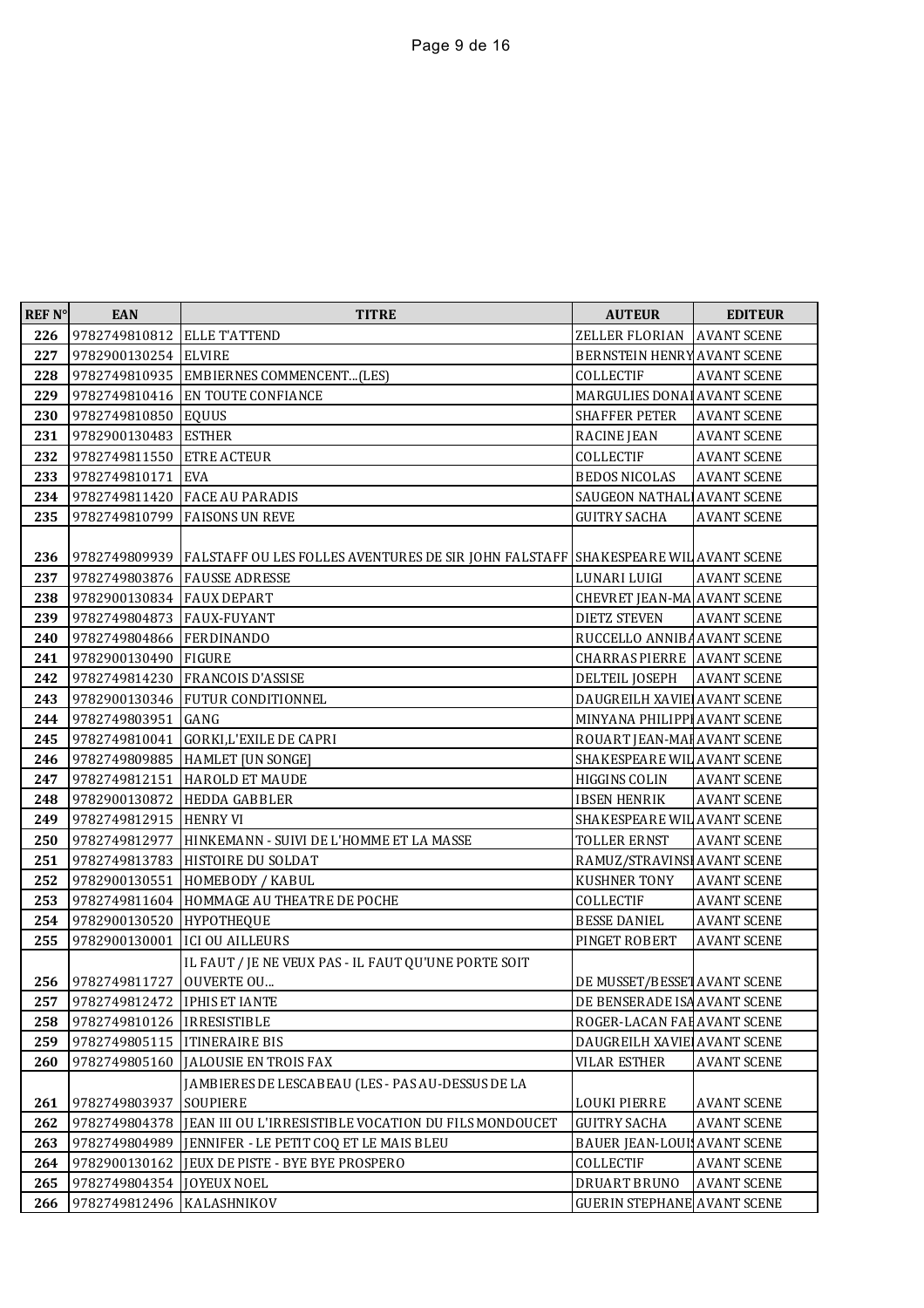| <b>REF N°</b> | <b>EAN</b>                     | <b>TITRE</b>                                                   | <b>AUTEUR</b>                       | <b>EDITEUR</b>     |
|---------------|--------------------------------|----------------------------------------------------------------|-------------------------------------|--------------------|
| 267           | 9782749813042 KINSHIP          |                                                                | PERLOFF CAREY                       | <b>AVANT SCENE</b> |
| 268           |                                | 9782749811697   KLAXON, TROMPETTES ET PETARADES                | FO DARIO                            | <b>AVANT SCENE</b> |
| 269           |                                | 9782900130537 L'AMOUR EST UN ENFANT DE SALAUD                  | AYCKBOURN ALAN AVANT SCENE          |                    |
| 270           |                                | 9782900130957 L'AMOUR MEDECIN - LE SICILIEN OU L'AMOUR PEINTRE | MOLIERE                             | <b>AVANT SCENE</b> |
| 271           |                                | 9782749811000 L'ANNIVERSAIRE                                   | PINTER/FAGADAU AVANT SCENE          |                    |
| 272           | 9782749810287 L'ARCHITECTE     |                                                                | <b>GREIG DAVID</b>                  | <b>AVANT SCENE</b> |
| 273           |                                | 9782749813455 L'ART DE LA COMEDIE                              | DE FILIPPO EDUAR AVANT SCENE        |                    |
| 274           |                                | 9782749803913 L'AUTORISATION                                   | <b>BOURGEADE PIERF AVANT SCENE</b>  |                    |
| 275           | 9782749810485 L'AUTRE          |                                                                | ZELLER FLORIAN AVANT SCENE          |                    |
| 276           |                                | 9782749804835 L'AUTRE WILLIAM                                  | <b>SALOME JAIME</b>                 | <b>AVANT SCENE</b> |
| 277           |                                | 9782749810522 L'EDUCATION DE RITA                              | RUSSEL WILLY                        | <b>AVANT SCENE</b> |
| 278           |                                | 9782749805511   L'ESCLAVE DU DEMON                             | DOUTRELIGNE LOU AVANT SCENE         |                    |
| 279           |                                | 9782749803791 L'HISTOIRE PROVINCIALE                           | ROSEBA LALI                         | <b>AVANT SCENE</b> |
|               |                                | L'HOMME DANS LE PLAFOND - FESTIVAL OFF D'AVIGNON, 50E          |                                     |                    |
| 280           | 9782749813264 ANNIVERSAIRE     |                                                                | DALY TIMOTHY                        | <b>AVANT SCENE</b> |
| 281           |                                | 9782900130612 L'HOMME LA BETE ET LA VERTU                      | PIRANDELLO LUIG AVANT SCENE         |                    |
| 282           | 9782749810164   L' IDEE FIXE   |                                                                | <b>VALERY PAUL</b>                  | <b>AVANT SCENE</b> |
| 283           |                                | 9782749809991 L'IMPORTANCE D'ETRE CONSTANT                     | <b>WILDE OSCAR</b>                  | <b>AVANT SCENE</b> |
| 284           |                                | 9782749812410 L'IMPORTANCE D'ETRE SERIEUX                      | WILDE OSCAR                         | <b>AVANT SCENE</b> |
| 285           | 9782900130599 L'INVITE         |                                                                | PHARAO DAVID                        | <b>AVANT SCENE</b> |
| 286           | 9782749813172   L' OISEAU VERT |                                                                | <b>GOZZI CARLO</b>                  | <b>AVANT SCENE</b> |
| 287           |                                | 9782749810980 L'OPERA DE SARAH                                 | MARCEL ALAIN                        | <b>AVANT SCENE</b> |
| 288           |                                | 9782749811970   L' OUEST SOLITAIRE                             | MAC DONAGH MAR AVANT SCENE          |                    |
| 289           |                                | 9782749811512 LA BARBE BLEUE                                   | RABEUX                              | <b>AVANT SCENE</b> |
| 290           |                                | 9782900130544 LA BELLE MEMOIRE                                 | FELDMANN/SCOTT AVANT SCENE          |                    |
| 291           | 9782749811796 LA CELESTINE     |                                                                | DE ROJAS FERNAN AVANT SCENE         |                    |
| 292           |                                | 9782900130438   LA CHAISE DE PAILLE                            | <b>GLOVER SUE</b>                   | <b>AVANT SCENE</b> |
| 293           |                                | 9782749812960 LA COLERE DU TIGRE                               | MADRAL PHILIPPE AVANT SCENE         |                    |
| 294           |                                | 9782900130216 LA COMEDIE DES TRAVERS                           | SABROU FREDERIC AVANT SCENE         |                    |
| 295           | 9782749813219 LA COMEDIENNE    |                                                                | LEFFLER A-C.                        | <b>AVANT SCENE</b> |
| 296           |                                | 9782749813547 LA DANSE DU DIABLE SUIVI DE LE BAC 68            | <b>CAUBERE PHILIPPI AVANT SCENE</b> |                    |
| 297           |                                | 9782749812328 LA FARCE DE MAITRE PATHELIN                      | <b>ANONYME</b>                      | <b>AVANT SCENE</b> |
|               |                                | LA FARCE DES FILLES A MARIER - SUIVI D'AUTRES PIECES           |                                     |                    |
| 298           | 9782749812533 COURTES          |                                                                | <b>VILAR JEAN</b>                   | <b>AVANT SCENE</b> |
| 299           | 9782749803883                  | LA FIN DES MONSTRES - BOUCHERIE DE NUIT / MADO                 | WENZEL JEAN-PAU AVANT SCENE         |                    |
| 300           | 9782749804699                  | LA FIN D'UN MONDE OU PRESQUE - LA PART DES ANGES               | CARO CHRISTIAN                      | <b>AVANT SCENE</b> |
| 301           | 9782749810867                  | LA GRANDE MAGIE - SIK-SIK                                      | DE FILIPPO EDUAR AVANT SCENE        |                    |
| 302           | 9782749805191                  | LA GRIFFE (A 71)                                               | D'ANNA/BONIN                        | <b>AVANT SCENE</b> |
| 303           | 9782749813899                  | LA LECON DE DANSE                                              | ST GERMAIN MARK AVANT SCENE         |                    |
| 304           | 9782749812465                  | LA LOCANDIERA                                                  | <b>GOLDONI CARLO</b>                | <b>AVANT SCENE</b> |
| 305           | 9782749804767                  | LA MAIN PASSE                                                  | FEYDEAU GEORGES AVANT SCENE         |                    |
| 306           |                                | 9782749813103   LA MAISON D'A COTE                             | WHITE SHARR                         | <b>AVANT SCENE</b> |
| 307           |                                | 9782749810676 LA MAISON DU LAC                                 | THOMPSON ERNES AVANT SCENE          |                    |
| 308           | 9782749812656                  | LA MAISON ET LE ZOO                                            | <b>ALBEE EDWARD</b>                 | <b>AVANT SCENE</b> |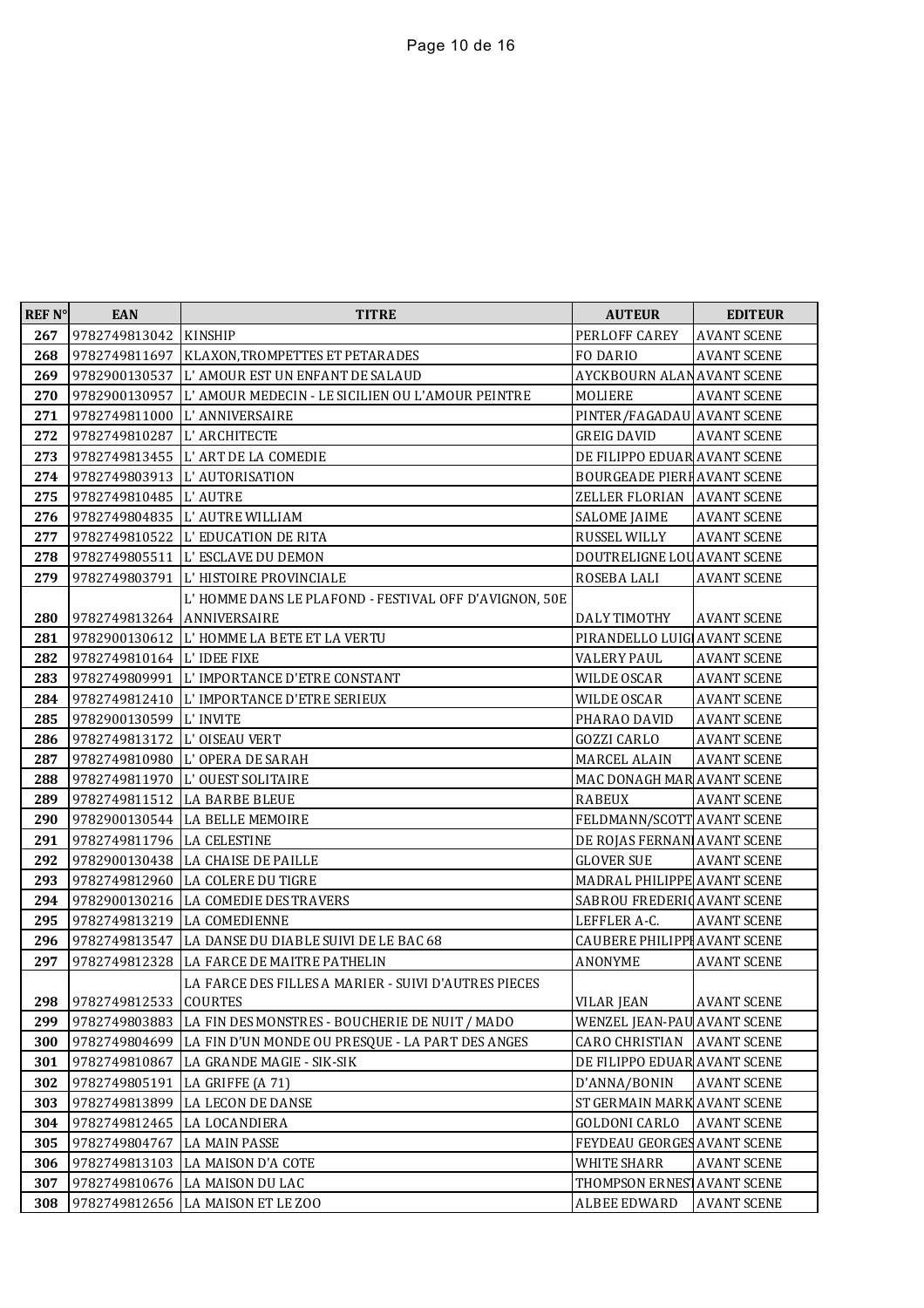| REF <sub>N°</sub> | <b>EAN</b>                     | <b>TITRE</b>                                                  | <b>AUTEUR</b>                       | <b>EDITEUR</b>     |
|-------------------|--------------------------------|---------------------------------------------------------------|-------------------------------------|--------------------|
| 309               |                                | 9782749804262 LA MECANIQUE DE L'AUTRUCHE - LA NAPPE DE PAPIER | <b>VIALLON JACKY</b>                | <b>AVANT SCENE</b> |
| 310               |                                | 9782749804484 LA MEDEE DE SAINT-MEDARD                        | VISDEI ANCA                         | <b>AVANT SCENE</b> |
| 311               | 9782749811642 LA MERE          |                                                               | ZELLER FLORIAN                      | <b>AVANT SCENE</b> |
| 312               |                                | 9782749804293 LA NOVICE ET LA VERTU                           | <b>BAUER JEAN-LOUI AVANT SCENE</b>  |                    |
| 313               |                                | 9782749805245 LA NUIT DE L'AN 2000                            | <b>AVRON PHILIPPE</b>               | <b>AVANT SCENE</b> |
| 314               | 9782900130179 LA PAIX          |                                                               | ARISTOPHANE                         | <b>AVANT SCENE</b> |
| 315               | 9782749811635 LA PARISIENNE    |                                                               | <b>BECQUE HENRI</b>                 | <b>AVANT SCENE</b> |
| 316               | 9782749803760 LA PESTE         |                                                               | CAMUS/HUSTER                        | <b>AVANT SCENE</b> |
| 317               |                                | 9782749809649 LA PITIE DANGEREUSE                             | ZWEIG STEFAN                        | <b>AVANT SCENE</b> |
| 318               |                                | 9782749805092 LA POLONAISE D'OGINSKI                          | KOLIADA NICOLAI AVANT SCENE         |                    |
| 319               |                                | 9782749803814   LA PRESENTATION - LA MAGICIENNE               | RONGIERAS D'USSE AVANT SCENE        |                    |
| 320               |                                | 9782749803852 LA PROCHAINE FOIS JE VOUS LE CHANTERAI          | SAUNDERS JAMES AVANT SCENE          |                    |
| 321               |                                | 9782900130636 LA QUATRIEME SOEUR                              | <b>GLOWACKI JANUSZ AVANT SCENE</b>  |                    |
| 322               | 9782749813721 LA RECOMPENSE    |                                                               | SIBLEYRAS GERALI AVANT SCENE        |                    |
| 323               |                                | 9782900130452 LA REINE DE BEAUTE LEENANE                      | MCDONAGH MARTI AVANT SCENE          |                    |
| 324               |                                | 9782749805504 LA REINE ET LE SORCIER                          | <b>GAILLARD ROGER AVANT SCENE</b>   |                    |
| 325               |                                | 9782749812687 LA RONDE DE NUIT THEATRE AFTAAB                 | COLLECTIF                           | <b>AVANT SCENE</b> |
| 326               |                                | 9782900130971 LA SAVETIERE PRODIGIEUSE                        | <b>GARCIA LORCA FEI AVANT SCENE</b> |                    |
| 327               |                                | 9782749811277 LA SERVA AMOROSA                                | <b>GOLDONI CARLO</b>                | <b>AVANT SCENE</b> |
| 328               |                                | 9782749804019 LA SOCIETE DES ALLOQUES - CIMETIERE DES POETES  | <b>FOISSY GUY</b>                   | <b>AVANT SCENE</b> |
| 329               | 9782749804750 LA SURPRISE      |                                                               | SAUVIL PIERRE                       | <b>AVANT SCENE</b> |
| 330               | 9782749804248 LA TEMPETE       |                                                               | SHAKESPEARE WIL AVANT SCENE         |                    |
| 331               |                                | 9782749805023 LA THEORIE DU MOINEAU                           | SABROU FREDERIC AVANT SCENE         |                    |
| 332               |                                | 9782749813677 LA TRAGEDIE DU ROI CHRISTOPHE                   | <b>CESAIRE AIME</b>                 | <b>AVANT SCENE</b> |
| 333               |                                | 9782900130988 LA TRES MIRIFIQUE EPOPEE RABELAIS               | <b>BOURGEAT/MARE AVANT SCENE</b>    |                    |
| 334               |                                | 9782749812045 LA TRILOGIE DE LA VILLEGIATURE                  | GOLDONI CARLO                       | <b>AVANT SCENE</b> |
| 335               |                                | 9782749805054 LA VALSE A TROIS TEMPS - CHAMBRE DU NORD        | FREMONT MARC                        | <b>AVANT SCENE</b> |
| 336               | 9782749804842 LA VENITIENNE    |                                                               | ANONYME                             | <b>AVANT SCENE</b> |
| 337               |                                | 9782749804279 LA VIE PARISIENNE                               | OFFENBACH/MEIL AVANT SCENE          |                    |
| 338               |                                | 9782749813387 LA VIE QUE JE T'AI DONNEE                       | PIRANDELLO LUIG AVANT SCENE         |                    |
| 339               | 9782749813875 LA VRAIE VIE     |                                                               | ROGER-LACAN FAI AVANT SCENE         |                    |
| 340               | 9782749805030 LADIES NIGHT     |                                                               | MC CARTEN/SINCL AVANT SCENE         |                    |
| 341               |                                | 9782749813530 LADY FIRST SUIVI DE E-PASSEUR.COM               | <b>ECER SEDEF</b>                   | <b>AVANT SCENE</b> |
|                   | 342 9782749804002 LE BOOMERANG |                                                               | DA COSTA BERNAR AVANT SCENE         |                    |
| 343               | 9782749809564 LE CAIMAN        |                                                               | RAULT ANTOINE                       | <b>AVANT SCENE</b> |
| 344               |                                | 9782900130506 LE CAPRICE DE POLICHINELLE                      | DESTANQUE ROBE AVANT SCENE          |                    |
| 345               | 9782749813714 LE CAS SNEIJDER  |                                                               | DUBOIS JEAN-PAUL AVANT SCENE        |                    |
| 346               |                                | 9782749804804 LE CHANT DU CRAPAUD                             | SIRJACQ LOUIS-CHAN AVANT SCENE      |                    |
| 347               | 9782749813561                  | <b>LE CHAT</b>                                                | SIMENON GEORGES AVANT SCENE         |                    |
| 348               |                                | 9782749804224 LE COL DE L'HOMME MORT - TOUR DE FRANCE         | PIERREMONT ALAI AVANT SCENE         |                    |
| 349               | 9782749812083                  | LE DEBUT DE LA FIN                                            | THIERY SEBASTIEN AVANT SCENE        |                    |
| 350               | 9782749813257                  | <b>LE FAISEUR</b>                                             | <b>BALZAC HONORE I AVANT SCENE</b>  |                    |
|                   |                                | LE GRAND THEATRE DU MONDE - PROCES EN SEPARATION DE           |                                     |                    |
| 351               | 9782900130698                  | <b>L'AME ET DU CORP</b>                                       | DE LA BARCA CALI AVANT SCENE        |                    |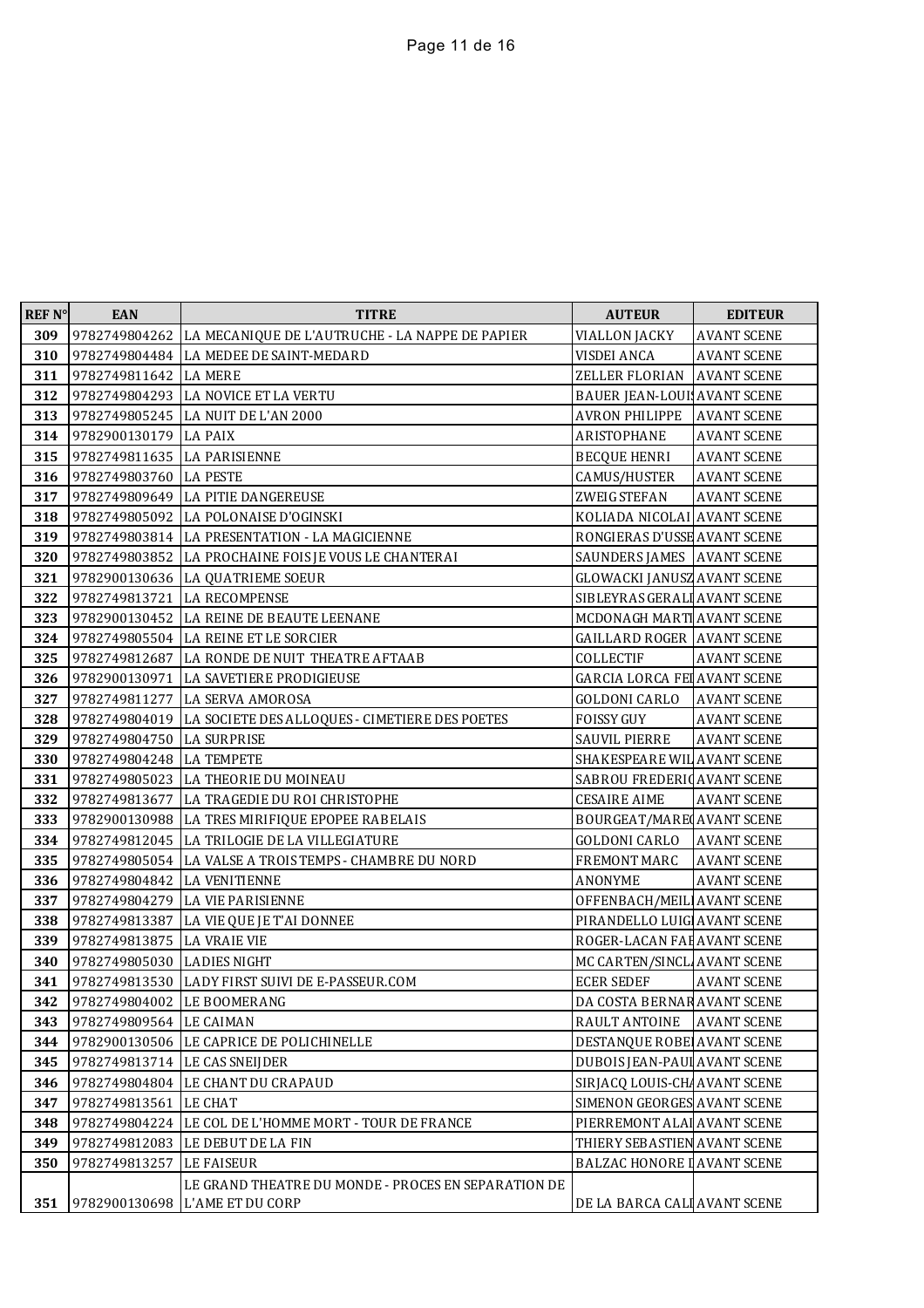| <b>REF N°</b> | <b>EAN</b>                  | <b>TITRE</b>                                              | <b>AUTEUR</b>                       | <b>EDITEUR</b>     |
|---------------|-----------------------------|-----------------------------------------------------------|-------------------------------------|--------------------|
| 352           |                             | 9782749804675   LE GRAND VOYAGE - LA FEMME DE MACHIN      | FREMONT MARC                        | <b>AVANT SCENE</b> |
| 353           |                             | 9782749812335 LE GROS, LA VACHE ET LE MAINATE             | <b>GUILLOIS PIERRE</b>              | <b>AVANT SCENE</b> |
| 354           | 9782749809984 LE JARDIN     |                                                           | <b>BUC BRIGITTE</b>                 | <b>AVANT SCENE</b> |
| 355           |                             | 9782749804613 LE JUIF DE MALTE                            | MARLOWE CHRIST AVANT SCENE          |                    |
| 356           |                             | 9782749812878 LE KINE DE CARCASSONNE                      | BESSET JEAN-MARI AVANT SCENE        |                    |
| 357           | 9782900130919 LE MANEGE     |                                                           | ZELLER FLORIAN AVANT SCENE          |                    |
| 358           |                             | 9782749804026 LE MARTIN-PECHEUR                           | HOME WILLIAM DO AVANT SCENE         |                    |
| 359           | 9782749813288 LE MENSONGE   |                                                           | ZELLER FLORIAN AVANT SCENE          |                    |
| 360           | 9782900130186 LE MENTEUR    |                                                           | <b>CORNEILLE PIERRI AVANT SCENE</b> |                    |
| 361           |                             | 9782749812274 LE MINISTRE JAPONAIS DU COMMERCE EXTERIEUR  | SCHISGAL MURRAY AVANT SCENE         |                    |
| 362           | 9782749809632 LE MIROIR     |                                                           | MILLER ARTHUR                       | <b>AVANT SCENE</b> |
| 363           |                             | 9782749811918 LE PARADIS SUR TERRE                        | WILLIAMS TENNES AVANT SCENE         |                    |
| 364           |                             | 9782749812120 LE PLAISIR D'ETRE HONNETE                   | PIRANDELLO LUIG AVANT SCENE         |                    |
| 365           |                             | 9782749812601 LE PLUS HEUREUX DES TROIS                   | LABICHE EUGENE AVANT SCENE          |                    |
| 366           |                             | 9782900130742 LE PRINCE TRAVESTI OU L'ILLUSTRE AVENTURIER | MARIVAUX                            | <b>AVANT SCENE</b> |
| 367           |                             | 9782749809809 LE PROJET LARAMIE                           | MOISES KAUFMAN AVANT SCENE          |                    |
| 368           |                             | 9782749804606 LE RECUEIL DES PETITES HEURES               | ENJARY ALAIN                        | <b>AVANT SCENE</b> |
| 369           | 9782749804057               | <b>LE REFUGE</b>                                          | SAUNDERS JAMES AVANT SCENE          |                    |
| 370           | 9782749804415 LE ROI HATIF  |                                                           | <b>GERBAULET FRAN AVANT SCENE</b>   |                    |
| 371           |                             | 9782749812342 LE ROI SE MEURT                             | <b>IONESCO EUGENE AVANT SCENE</b>   |                    |
| 372           | 9782900130629 LE ROI VICTOR |                                                           | <b>CALAFERTE LOUIS AVANT SCENE</b>  |                    |
| 373           |                             | 9782749804156 LE SECRET DE L'AIGUILLE CREUSE              | LEBLANC MAURICI AVANT SCENE         |                    |
| 374           |                             | 9782749804569 LE SENATEUR FOX                             | LUNARI LUIGI                        | <b>AVANT SCENE</b> |
| 375           |                             | 9782749812014 LE SONGE D'UNE NUIT D'ETE                   | SHAKESPEARE WIL AVANT SCENE         |                    |
| 376           | 9782749805481 LE SQUAT      |                                                           | CHEVRET JEAN-MA AVANT SCENE         |                    |
| 377           |                             | 9782749813448 LE SYNDROME DE L'ECOSSAIS                   | LE NOUVEL ISABEL AVANT SCENE        |                    |
| 378           | 9782749812304 LE TARTUFFE   |                                                           | MOLIERE                             | <b>AVANT SCENE</b> |
| 379           |                             | 9782749810553 LE TEMPS EST UN SONGE - LES RATES           | LENORMAND HENF AVANT SCENE          |                    |
| 380           |                             | 9782900130230 LE TESTAMENT COMIQUE                        | REGNAR JEAN-FRA AVANT SCENE         |                    |
| 381           |                             | 9782749811598 LE THEATRE DU SOLEIL, NOTRE THEATRE         | COLLECTIF                           | <b>AVANT SCENE</b> |
| 382           |                             | 9782749803890 LE TOUR DES MOTS EN SOLITAIRES - BODY BAG   | MATHIOTE PIERRE AVANT SCENE         |                    |
| 383           |                             | 9782749804514 LE VAMPIRE SUCE TOUJOURS DEUX FOIS          | <b>HAIM VICTOR</b>                  | <b>AVANT SCENE</b> |
| 384           |                             | 9782900130377 LE VENT DES PEUPLIERS                       | SIBLEYRAS GERALI AVANT SCENE        |                    |
|               |                             | 385 9782749810225 LE VIEUX JUIF - LES MARCHANDS AMBULANTS | <b>XXX</b>                          | <b>AVANT SCENE</b> |
| 386           | 9782749804149               | LE VOYAGE                                                 | AUBERT BRIGITTE AVANT SCENE         |                    |
| 387           | 9782749805207               | <b>LEO</b>                                                | LUNANT PATRICK AVANT SCENE          |                    |
| 388           | 9782749805436               | LEONCE ET LENA                                            | <b>BUCHNER GEORG</b>                | <b>AVANT SCENE</b> |
| 389           | 9782749811680               | LES AMIS DU PLACARD                                       | RASSOV GABOR                        | <b>AVANT SCENE</b> |
| 390           | 9782900130681               | LES BONNICHES                                             | <b>BESSE DANIEL</b>                 | <b>AVANT SCENE</b> |
| 391           | 9782749812946               | LES CARTES DU POUVOIR                                     | <b>WILLIMON BEAU</b>                | <b>AVANT SCENE</b> |
| 392           | 9782749810423               | <b>LES CHAUSSETTES</b>                                    | <b>COLAS DANIEL</b>                 | <b>AVANT SCENE</b> |
| 393           | 9782749805276               | LES CINQ DITS DES CLOWNS AU PRINCE                        | ALEGRE JEAN-PAUL AVANT SCENE        |                    |
| 394           | 9782900130308               | LES COULEURS DE LA VIE                                    | <b>BOVELL ANDREW</b>                | <b>AVANT SCENE</b> |
| 395           | 9782749811666               | LES DAMES DU JEUDI                                        | <b>BELLON LOLEH</b>                 | <b>AVANT SCENE</b> |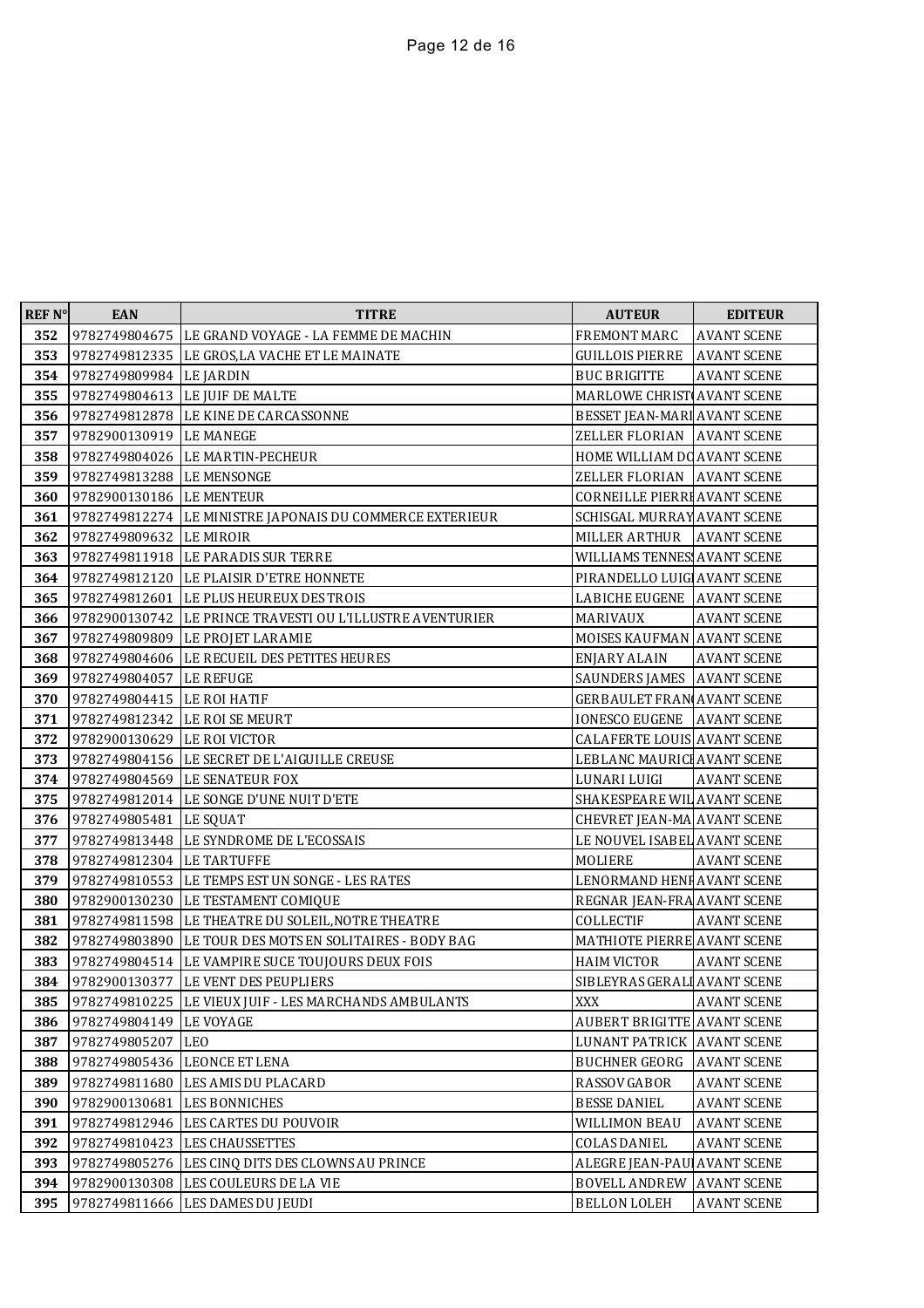| <b>REF N°</b> | <b>EAN</b>                   | <b>TITRE</b>                                                     | <b>AUTEUR</b>                      | <b>EDITEUR</b>     |
|---------------|------------------------------|------------------------------------------------------------------|------------------------------------|--------------------|
| 396           | 9782749813523 LES DAMNES     |                                                                  | VISCONTI LUCHINO AVANT SCENE       |                    |
| 397           |                              | 9782900130391 LES DEUX TROUVAILLES DE GALLUS                     | <b>HUGO VICTOR</b>                 | <b>AVANT SCENE</b> |
| 398           | 9782749805542   LES ENNEMIS  |                                                                  | <b>GORKI MAXIME</b>                | <b>AVANT SCENE</b> |
| 399           |                              | 9782749813653 LES FEMMES SAVANTES                                | MOLIERE                            | <b>AVANT SCENE</b> |
| 400           | 9782749811031                | LES FIANCES DE LOCHES                                            | FEYDEAU GEORGES AVANT SCENE        |                    |
| 401           |                              | 9782749810119 LES GEANTS DE LA MONTAGNE                          | PIRANDELLO LUIG AVANT SCENE        |                    |
| 402           | 9782749813097                | LES GRANDES FILLES                                               | <b>GUERIN STEPHANE AVANT SCENE</b> |                    |
| 403           |                              | 9782749810003 LES GRANDES OCCASIONS                              | <b>SLADE BERNARD</b>               | <b>AVANT SCENE</b> |
| 404           | 9782900130902                | LES GRELOTS DU FOU                                               | PIRANDELLO/HEN AVANT SCENE         |                    |
| 405           |                              | 9782749813882 LES JUMEAUX VENITIENS                              | GOLDONI CARLO                      | <b>AVANT SCENE</b> |
| 406           | 9782749811444   LES JUSTES   |                                                                  | <b>CAMUS ALBERT</b>                | <b>AVANT SCENE</b> |
| 407           |                              | 9782749804705 LES LUNETTES D'ELTON JOHN                          | <b>FARR DAVID</b>                  | <b>AVANT SCENE</b> |
| 408           | 9782749811529   LES OISEAUX  |                                                                  | ARISTOPHANE                        | <b>AVANT SCENE</b> |
| 409           |                              | 9782749804064 LES OISEAUX D'AVANT                                | POUDEROU ROBER AVANT SCENE         |                    |
| 410           |                              | 9782900130360 LES PAPIERS D'ASPERN                               | JAMES HENRY                        | <b>AVANT SCENE</b> |
| 411           |                              | 9782900130469 LES POINGS QUI VOLENT                              | HOROVITZ ISRAEL AVANT SCENE        |                    |
| 412           |                              | 9782749810539 LES PROVINCIALES                                   | PASCAL BLAISE                      | <b>AVANT SCENE</b> |
| 413           | 9782900130964 LES REVERENDS  |                                                                  | MROZEK SLAWOMI AVANT SCENE         |                    |
| 414           |                              | 9782749804132 LES RICHESSES DE L'HIVER                           | <b>GALLAIRE FATIMA AVANT SCENE</b> |                    |
| 415           |                              | 9782900130735 LES SANS-ATTACHES                                  | ROSSETT ALAN                       | <b>AVANT SCENE</b> |
| 416           |                              | 9782749805498 LES SECRETS DE LA COMEDIE HUMAINE - LA PETITE BETE | MARCEAU FELICIE AVANT SCENE        |                    |
| 417           | 9782749813165   LES STARS    |                                                                  | <b>SIMON NEIL</b>                  | <b>AVANT SCENE</b> |
| 418           | 9782749813707   LOVE LETTERS |                                                                  | <b>GURNEY</b>                      | <b>AVANT SCENE</b> |
| 419           |                              | 9782749812908   LUCRECE BORGIA                                   | <b>HUGO VICTOR</b>                 | <b>AVANT SCENE</b> |
| 420           | 9782900130643 LUNES DE MIEL  |                                                                  | COWARD NOEL                        | <b>AVANT SCENE</b> |
| 421           | 9782749804521                | MA FEMME S'APPELLE MAURICE                                       | <b>SHART RAFFY</b>                 | <b>AVANT SCENE</b> |
| 422           | 9782749805153                | <b>MADAME DOUBTFIRE</b>                                          | ALGOUD ALBERT                      | <b>AVANT SCENE</b> |
| 423           | 9782749805146                | <b>MADAME SANS-GENE</b>                                          | SARDOU VICTORIE AVANT SCENE        |                    |
| 424           | 9782749804828                | <b>MALHER - PUTZI</b>                                            | HUSTER FRANCIS                     | <b>AVANT SCENE</b> |
| 425           | 9782900130322                | <b>MANGERONT-ILS?</b>                                            | <b>HUGO VICTOR</b>                 | <b>AVANT SCENE</b> |
| 426           |                              | 9782749813608 MARIAGE ET CHATIMENT                               | PHARAO DAVID                       | <b>AVANT SCENE</b> |
| 427           |                              | 9782749804996 MARIE HASPARREN                                    | BESSET JEAN-MARI AVANT SCENE       |                    |
| 428           |                              | 9782900130940 MEMOIRES D'UN TRICHEUR                             | <b>GUITRY SACHA</b>                | <b>AVANT SCENE</b> |
|               |                              | 429 9782749812625 MENSONGES D'ETATS                              | DAUGREILH XAVIE AVANT SCENE        |                    |
| 430           | 9782749813868                | MOI, LA MORT, JE L'AIME, COMME VOUS AIMEZ LA VIE                 | KACIMI MOHAMED AVANT SCENE         |                    |
| 431           | 9782749813615                | MOI, MOI ET FRANCOIS B.                                          | <b>GAYET CLEMENT</b>               | <b>AVANT SCENE</b> |
| 432           | 9782749804781                | MOI, MAIS EN MIEUX                                               | FENWICK JEAN-NO AVANT SCENE        |                    |
| 433           | 9782749813318                | MOINS <sub>2</sub>                                               | BENCHETRIT SAMU AVANT SCENE        |                    |
| 434           | 9782749803777                | MOLLY DES SABLES - AU COEUR LA BRULURE                           | <b>GALLAIRE FATIMA AVANT SCENE</b> |                    |
| 435           | 9782749813295                | <b>MOMO</b>                                                      | THIERY SEBASTIEN AVANT SCENE       |                    |
| 436           | 9782749810409                | MON PERE AVAIT RAISON                                            | <b>GUITRY SACHA</b>                | <b>AVANT SCENE</b> |
|               |                              | MON SEIN GAUCHE - EXCLUSES OU LE CABARET DE LA P'TITE            |                                    |                    |
| 437           | 9782749804545                | <b>MISE</b>                                                      | COLLECTIF                          | <b>AVANT SCENE</b> |
| 438           | 9782749803746                | MONSIEUR JOURDAIN AU TONKIN                                      | NGOC/COLIN                         | <b>AVANT SCENE</b> |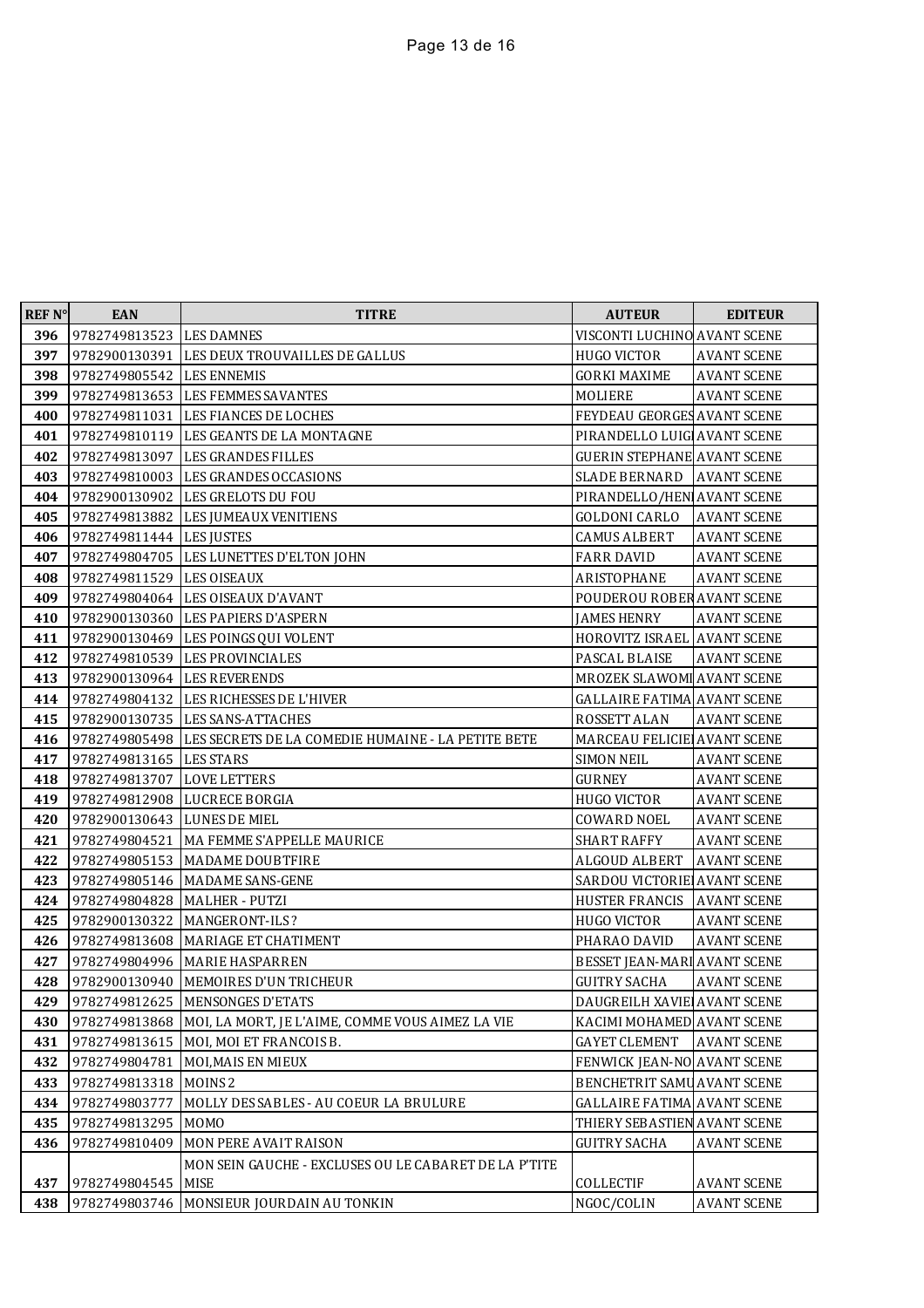| <b>REF N°</b> | <b>EAN</b>         | <b>TITRE</b>                                                | <b>AUTEUR</b>                      | <b>EDITEUR</b>     |
|---------------|--------------------|-------------------------------------------------------------|------------------------------------|--------------------|
| 439           | 9782900130766      | NATURE ET DEPASSEMENT                                       | DUTAILLIS/SERRA AVANT SCENE        |                    |
| 440           | 9782749812564      | <b>NINA</b>                                                 | ROUSSIN ANDRE                      | <b>AVANT SCENE</b> |
| 441           | 9782749803999      | NOEL CHEZ LES CUPIELLO                                      | DE FILIPPO EDUAR AVANT SCENE       |                    |
| 442           | 9782749812670      | <b>NOS FEMMES</b>                                           | ASSOUS ERIC                        | <b>AVANT SCENE</b> |
| 443           | 9782749804651      | OBALDIABLERIES - RAPPENING / POUR SES BEAUX YEUX            | OBALDIA RENE DE AVANT SCENE        |                    |
| 444           | 9782749812359      | OCCUPE-TOI D'AMELIE                                         | FEYDEAU GEORGES AVANT SCENE        |                    |
| 445           | 9782749804958      | OMNIA VINCIT AMOR - CHEVALS: BEATU PAUPERES SPIRITU         | VEDRENNES BERN, AVANT SCENE        |                    |
| 446           | 9782900130728      | <b>ONCLE PAUL</b>                                           | PENDLETON AUSTI AVANT SCENE        |                    |
| 447           | 9782749811178      | <b>ONCLE VANIA</b>                                          | TCHEKHOV ANTON AVANT SCENE         |                    |
| 448           | 9782749809977      | <b>OPUS COEUR</b>                                           | HOROVITZ ISRAEL AVANT SCENE        |                    |
| 449           | 9782749804743      | OUTRAGE AUX MOEURS, LES TROIS PROCES D'OSCAR WILDE          | KAUFMAN MOISES AVANT SCENE         |                    |
| 450           | 9782749805443      | <b>PAGE 27 - GEDEON</b>                                     | <b>BAUER JEAN-LOUI AVANT SCENE</b> |                    |
| 451           | 9782749811888      | <b>PAN</b>                                                  | BARRIE JAMES MA' AVANT SCENE       |                    |
| 452           |                    | 9782749811246   PAROLE ET GUERISON                          | HAMPTON CHRIST AVANT SCENE         |                    |
| 453           | 9782749813240      | <b>PEDAGOGIES DE L'ECHEC</b>                                | <b>NOTTE PIERRE</b>                | <b>AVANT SCENE</b> |
| 454           |                    | 9782749810058 PEDRO ET LE COMMANDEUR                        | LOPE DE VEGA FEL AVANT SCENE       |                    |
| 455           | 9782749812113      | PENSEES SECRETES                                            | <b>LODGE DAVID</b>                 | <b>AVANT SCENE</b> |
| 456           | 9782749804668      | PIECE MONTEE                                                | <b>BEAUMONT JOEL</b>               | <b>AVANT SCENE</b> |
| 457           |                    | 9782749805108   PLAISIRS SCELERATS DE LA VIEILLESSE LES     | PHILIP MICHEL                      | <b>AVANT SCENE</b> |
| 458           | 9782749805580      | POLYDORA - L'INVITE DE PIERRE                               | <b>GILLOIS ANDRE</b>               | <b>AVANT SCENE</b> |
| 459           | 9782749804071      | <b>POTINS D'ENFER</b>                                       | FENWICK JEAN-NO AVANT SCENE        |                    |
| 460           | 9782749804507      | <b>POUR LA GALERIE</b>                                      | D'ANNA/BONIN                       | <b>AVANT SCENE</b> |
| 461           | 9782749811802      | POUR L'AMOUR DE GERARD PHILIPPE                             | <b>NOTTE PIERRE</b>                | <b>AVANT SCENE</b> |
| 462           | 9782749805016      | PUCK EN ROUMANIE                                            | <b>VISDEI ANCA</b>                 | <b>AVANT SCENE</b> |
| 463           | 9782749804217      | <b>PUDEUR ET OUTRAGE</b>                                    | ROSSETT ALAN                       | <b>AVANT SCENE</b> |
| 464           | 9782749810492      | PUTAIN DE TA MERE ! - L'APPEL DE LAUREN                     | ALEGRE JEAN-PAU AVANT SCENE        |                    |
| 465           | 9782749812076      | <b>QUADRILLE</b>                                            | <b>GUITRY SACHA</b>                | <b>AVANT SCENE</b> |
| 466           | 9782900130827      | QUAND L'AMOUR S'EMMELE                                      | ETIENNE ANNE-MA AVANT SCENE        |                    |
| 467           | 9782749812311      | QUE LA NOCE COMMENCE                                        | <b>BEZACE DIDIER</b>               | <b>AVANT SCENE</b> |
| 468           | 9782749810638      | OU'ELLE AILLE AU DIABLE MERYL STEEP !                       | <b>EL DAIF RACHID</b>              | <b>AVANT SCENE</b> |
| 469           | 9782749811284      | <b>QUI EST MONSIEUR SCHMITT?</b>                            | THIERY SEBASTIEN AVANT SCENE       |                    |
| 470           | 9782749813936      | <b>RABBIT HOLE</b>                                          | LINDSAY-ABAIRE I AVANT SCENE       |                    |
| 471           | 9782749812175 RACE |                                                             | <b>MAMET DAVID</b>                 | <b>AVANT SCENE</b> |
| 472           |                    | 9782749813790 RAMONA - UNE PIECE, UN DOSSIER, UNE ACTUALITE | <b>GABRIADZE REZO AVANT SCENE</b>  |                    |
| 473           | 9782749804118      | REGARDE LES FILS DE L'ULSTER MARCHANT VERS LA SOMME         | MC GUINESS FRANK AVANT SCENE       |                    |
| 474           | 9782900130018      | RESTE AVEC MOI CE SOIR                                      | DE SOUZA FLAVIO   AVANT SCENE      |                    |
| 475           | 9782749803838      | RETOUR A PETERSBOURG                                        | <b>COSTAZ GILLES</b>               | <b>AVANT SCENE</b> |
| 476           | 9782749813363      | RICHARD III                                                 | SHAKESPEARE WIL AVANT SCENE        |                    |
| 477           | 9782749810737      | RICHARD III, UNE TRAGEDIE ARABE                             | AL-BASSAM SULAY AVANT SCENE        |                    |
| 478           | 9782749812281      | RIVIERA                                                     | ESPALIEU E-R.                      | <b>AVANT SCENE</b> |
| 479           | 9782749809748      | ROMANCE                                                     | MAMET DAVID                        | <b>AVANT SCENE</b> |
| 480           | 9782900130759      | ROMANCE EN FA                                               | <b>ARTHUR/AUDCOEL AVANT SCENE</b>  |                    |
| 481           | 9782749812427      | ROMEO ET JULIETTE                                           | SHAKESPEARE WIL AVANT SCENE        |                    |
| 482           | 9782749812731      | ROMEO ET JULIETTE                                           | SHAKESPEARE WIL AVANT SCENE        |                    |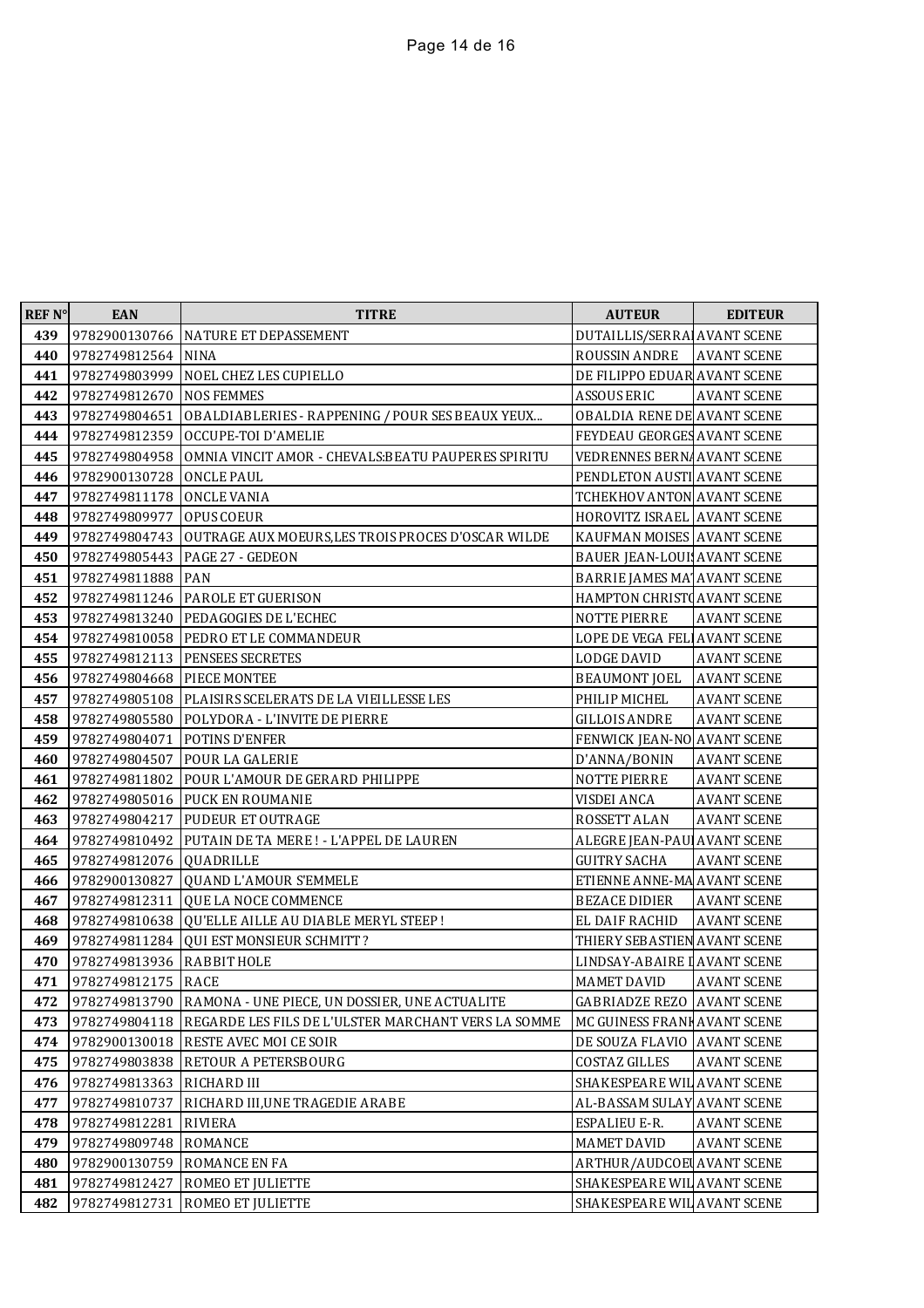| <b>REF N°</b> | <b>EAN</b>                 | <b>TITRE</b>                                       | <b>AUTEUR</b>                       | <b>EDITEUR</b>     |
|---------------|----------------------------|----------------------------------------------------|-------------------------------------|--------------------|
| 483           | 9782749803784              | ROSSINI OU LA FLEUR DE L'AGE                       | D'ANNA/BONIN                        | <b>AVANT SCENE</b> |
| 484           | 9782749810010              | <b>RUTABAGA SWING</b>                              | SCHWARTZ DIDIER AVANT SCENE         |                    |
| 485           | 9782900130292              | SARAH                                              | MURRELL JOHN                        | <b>AVANT SCENE</b> |
| 486           | 9782749813691              | <b>SCENES DE LA VIE CONJUGALE</b>                  | BERGMAN INGMAR AVANT SCENE          |                    |
| 487           | 9782749812144   SE TROUVER |                                                    | PIRANDELLO LUIG AVANT SCENE         |                    |
| 488           | 9782749811253              | SENTIMENTS PROVISOIRES                             | <b>AUBERT BRIGITTE AVANT SCENE</b>  |                    |
| 489           | 9782749810294              | SEPT PECHES CAPITAUX                               | COLLECTIF                           | <b>AVANT SCENE</b> |
| 490           | 9782900130773              | <b>SI J'ETAIS DIPLOMATE</b>                        | RICKMAN/TIEDEM AVANT SCENE          |                    |
| 491           | 9782749810027              | SI TU MOURAIS                                      | ZELLER FLORIAN AVANT SCENE          |                    |
| 492           | 9782749812182              | <b>SIMPATICO</b>                                   | SHEPPARD SAM                        | <b>AVANT SCENE</b> |
| 493           | 9782749804552              | <b>SOLEIL POUR DEUX</b>                            | SAUVIL PIERRE                       | <b>AVANT SCENE</b> |
| 494           | 9782749811611              | SOLNESS LE CONSTRUCTEUR                            | <b>IBSEN HENRIK</b>                 | <b>AVANT SCENE</b> |
| 495           | 9782900130575              | SOLNESS LE CONSTRUCTEUR                            | <b>IBSEN HENRIK</b>                 | <b>AVANT SCENE</b> |
| 496           | 9782900130674              | <b>SORTIE DE SCENE</b>                             | <b>BEDOS NICOLAS</b>                | <b>AVANT SCENE</b> |
| 497           | 9782749813752              | SOUDAIN L'ETE DERNIER.                             | WILLIAMS TENNES AVANT SCENE         |                    |
| 498           | 9782900130667              | SOUVENIRS FANTOMES                                 | WESKER ARNOLD AVANT SCENE           |                    |
| 499           | 9782900130858 TA BOUCHE    |                                                    | MIRANDE/WILLEM AVANT SCENE          |                    |
| 500           | 9782749805641              | <b>TARTUFFE</b>                                    | MOLIERE                             | <b>AVANT SCENE</b> |
| 501           | 9782749813905              | <b>TARTUFFE - NUMERO HORS SERIE</b>                | MOLIERE                             | <b>AVANT SCENE</b> |
| 502           | 9782749805450              | TEMPS VARIABLE EN SOIREE                           | AYCKBOURN ALAN AVANT SCENE          |                    |
| 503           | 9782749804774              | TETE DE PLUIE                                      | <b>ARTILOUIS</b>                    | <b>AVANT SCENE</b> |
| 504           | 9782749810478              | <b>THALASSO</b>                                    | STHERS AMANDA                       | <b>AVANT SCENE</b> |
| 505           | 9782749809656              | TOI C'EST MOI                                      | COLLECTIF                           | <b>AVANT SCENE</b> |
| 506           | 9782749813189              | TOUJOURS LA TEMPETE                                | <b>HANDKE PETER</b>                 | <b>AVANT SCENE</b> |
| 507           | 9782749813554              | TOUT CE QUE VOUS VOULEZ                            | DELAPORTE                           | <b>AVANT SCENE</b> |
| 508           | 9782749811758              | TOUTOU                                             | <b>BESSE AGNES</b>                  | <b>AVANT SCENE</b> |
| 509           | 9782749804576              | TRENTE MILLIONS DE GLADIATOR (LES                  | LABICHE/GILLE                       | <b>AVANT SCENE</b> |
| 510           | 9782900130476              | TROIS BALLES DE MATCH - CUT                        | <b>GEORGES-LOUIS TH AVANT SCENE</b> |                    |
| 511           | 9782749804446              | TROIS DIAMANTS POUR UNE FEMME                      | CASONA ALEJANDI AVANT SCENE         |                    |
| 512           | 9782749805566              | TROIS HOMMES SUR UN CHEVAL - LE GAGE               | ABBOTT/HOLM                         | <b>AVANT SCENE</b> |
| 513           | 9782900130797              | TROIS JOURS DE PLUIE                               | <b>GREENBERG RICHA AVANT SCENE</b>  |                    |
| 514           | 9782749810669              | TROIS SEMAINES APRES LE PARADIS - BEYROUTH BLUES   | <b>HOROVITZ ISRAEL AVANT SCENE</b>  |                    |
| 515           | 9782749805528              | TUEUR SANS GAGES - LA CITE DU SOLEIL               | <b>IONESCO EUGENE AVANT SCENE</b>   |                    |
| 516           | 9782749804439 UBU DECHAINE |                                                    | DEMARCY RICHAR AVANT SCENE          |                    |
| 517           | 9782900130780              | UN BAISER UN VRAI                                  | <b>SCHIBNALL CHRIS AVANT SCENE</b>  |                    |
| 518           | 9782749813325              | UN CERTAIN CHARLES SPENCER CHAPLIN                 | <b>COLAS DANIEL</b>                 | <b>AVANT SCENE</b> |
| 519           | 9782749803982              | UN COIN D'AZUR                                     | <b>BOUCHAUD JEAN</b>                | <b>AVANT SCENE</b> |
| 520           | 9782749812953              | UN DINER D'ADIEU                                   | DELAPORTE                           | <b>AVANT SCENE</b> |
| 521           | 9782749812267              | UN DROLE DE PERE                                   | <b>SLADE BERNARD</b>                | <b>AVANT SCENE</b> |
| 522           | 9782749804972              | UN HOMME A LA MER                                  | DE CHIARA GHIGO AVANT SCENE         |                    |
| 523           | 9782749810362              | UN REVE DE THEATRE - L'IMPROMPTU DE DOUAI          | BOURGEAT FRANC AVANT SCENE          |                    |
| 524           | 9782749809717              | UN SIECLE D'INDUSTRIE - DES BIENS ET DES PERSONNES | DUGOWSON MARC AVANT SCENE           |                    |
| 525           | 9782749814131              | UNE ACTRICE - N 1440                               | MINYANA PHILIPPI AVANT SCENE        |                    |
| 526           | 9782749804910              | UNE CHATTE SUR UN TOIT BRULANT                     | WILLIAMS TENNES AVANT SCENE         |                    |